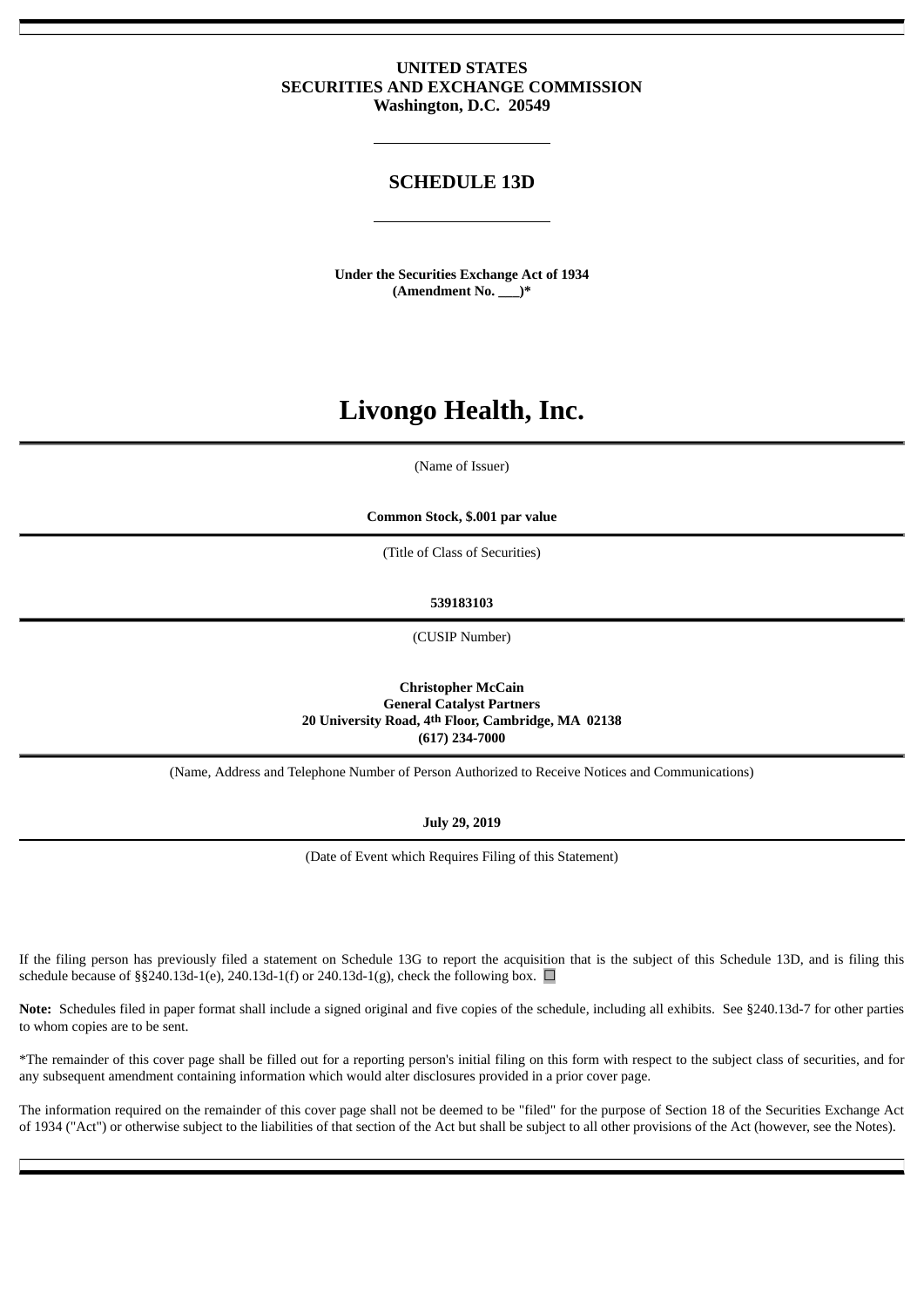| <b>CUSIP No.</b>                                                       | 539183103 |                                                                                                | 13D                                                                                                                                                      | Page 2 of 27 Pages              |  |  |
|------------------------------------------------------------------------|-----------|------------------------------------------------------------------------------------------------|----------------------------------------------------------------------------------------------------------------------------------------------------------|---------------------------------|--|--|
| 1                                                                      |           |                                                                                                | <b>NAMES OF REPORTING PERSONS.</b><br>I.R.S. IDENTIFICATION NOS. OF ABOVE PERSONS (ENTITIES ONLY).<br>General Catalyst Group Management Holdings GP, LLC |                                 |  |  |
| $\overline{2}$                                                         |           |                                                                                                | <b>CHECK THE APPROPRIATE BOX IF A MEMBER OF A GROUP (SEE INSTRUCTIONS)</b>                                                                               | (a) $\Box$<br>$(b)$ $\boxtimes$ |  |  |
| 3                                                                      |           | <b>SEC USE ONLY</b>                                                                            |                                                                                                                                                          |                                 |  |  |
| 4                                                                      | AF        |                                                                                                | <b>SOURCE OF FUNDS (SEE INSTRUCTIONS)</b>                                                                                                                |                                 |  |  |
| 5                                                                      |           |                                                                                                | CHECK IF DISCLOSURE OF LEGAL PROCEEDINGS IS REQUIRED PURSUANT TO ITEM 2(d) OR 2(e)                                                                       | $\Box$                          |  |  |
| 6                                                                      | Delaware  |                                                                                                | <b>CITIZENSHIP OR PLACE OF ORGANIZATION</b>                                                                                                              |                                 |  |  |
|                                                                        |           | 7                                                                                              | <b>SOLE VOTING POWER</b><br>0 shares                                                                                                                     |                                 |  |  |
| <b>NUMBER OF SHARES</b><br><b>BENEFICIALLY</b><br><b>OWNED BY EACH</b> |           | 8                                                                                              | <b>SHARED VOTING POWER</b><br>22,778,695 shares                                                                                                          |                                 |  |  |
| <b>REPORTING PERSON</b><br><b>WITH</b>                                 |           | 9                                                                                              | <b>SOLE DISPOSITIVE POWER</b><br>0 shares                                                                                                                |                                 |  |  |
|                                                                        |           | 10                                                                                             | <b>SHARED DISPOSITIVE POWER</b><br>22,778,695 shares                                                                                                     |                                 |  |  |
| 11                                                                     |           | AGGREGATE AMOUNT BENEFICIALLY OWNED BY EACH REPORTING PERSON<br>22,778,695 shares              |                                                                                                                                                          |                                 |  |  |
| 12                                                                     |           | $\Box$<br>CHECK IF THE AGGREGATE AMOUNT IN ROW (11) EXCLUDES CERTAIN SHARES (SEE INSTRUCTIONS) |                                                                                                                                                          |                                 |  |  |
| 13                                                                     |           | PERCENT OF CLASS REPRESENTED BY AMOUNT IN ROW (11)<br>25.0%                                    |                                                                                                                                                          |                                 |  |  |
| 14                                                                     | $00\,$    |                                                                                                | TYPE OF REPORTING PERSON (SEE INSTRUCTIONS)                                                                                                              |                                 |  |  |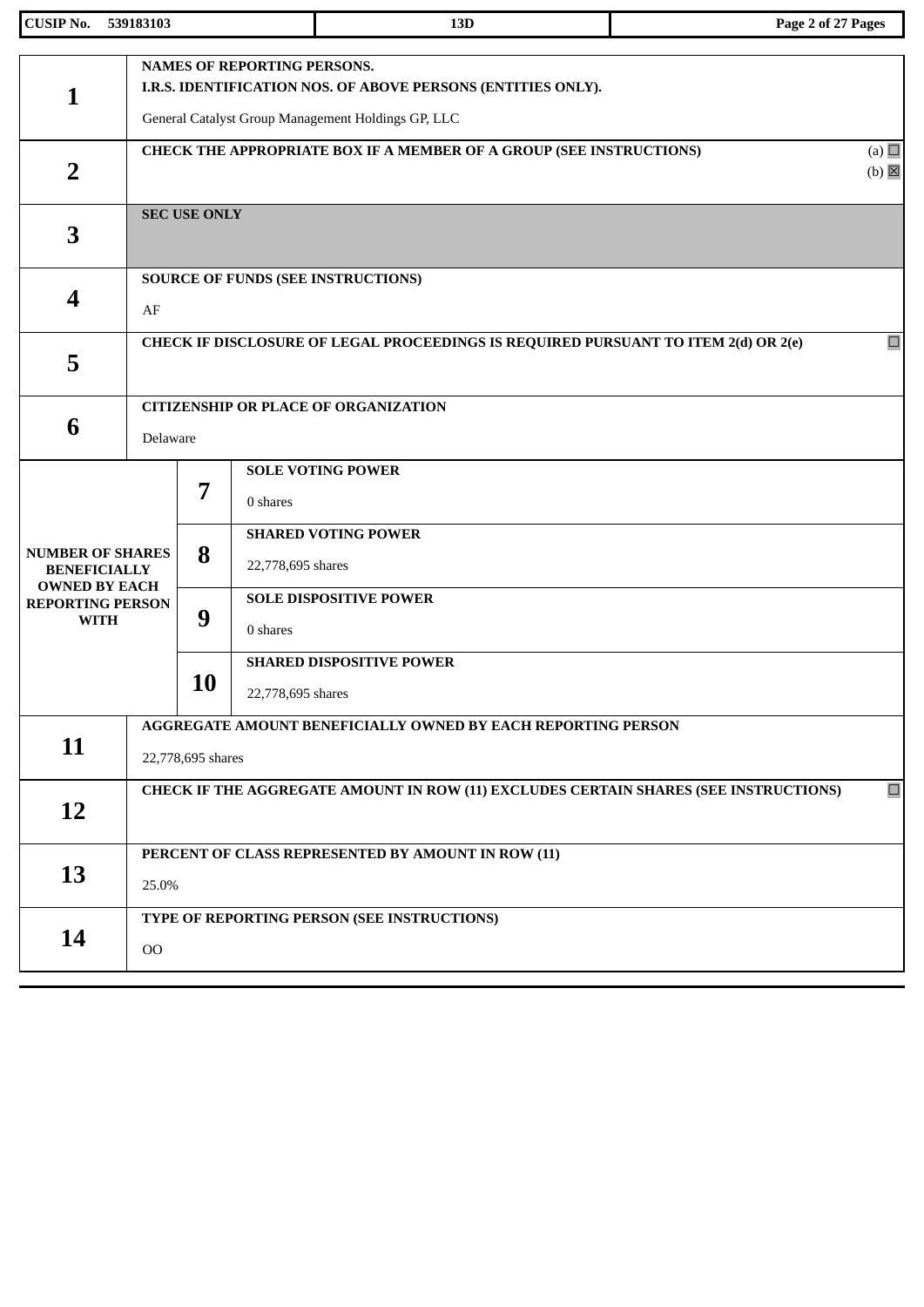| <b>CUSIP No.</b>                                               | 539183103 |                                                                                                                                                        |                   | 13D                                                                                | Page 3 of 27 Pages              |  |  |
|----------------------------------------------------------------|-----------|--------------------------------------------------------------------------------------------------------------------------------------------------------|-------------------|------------------------------------------------------------------------------------|---------------------------------|--|--|
| 1                                                              |           | <b>NAMES OF REPORTING PERSONS.</b><br>I.R.S. IDENTIFICATION NOS. OF ABOVE PERSONS (ENTITIES ONLY).<br>General Catalyst Group Management Holdings, L.P. |                   |                                                                                    |                                 |  |  |
| $\overline{2}$                                                 |           |                                                                                                                                                        |                   | CHECK THE APPROPRIATE BOX IF A MEMBER OF A GROUP (SEE INSTRUCTIONS)                | (a) $\Box$<br>$(b)$ $\boxtimes$ |  |  |
| 3                                                              |           | <b>SEC USE ONLY</b>                                                                                                                                    |                   |                                                                                    |                                 |  |  |
| 4                                                              | AF        |                                                                                                                                                        |                   | <b>SOURCE OF FUNDS (SEE INSTRUCTIONS)</b>                                          |                                 |  |  |
| 5                                                              |           |                                                                                                                                                        |                   | CHECK IF DISCLOSURE OF LEGAL PROCEEDINGS IS REQUIRED PURSUANT TO ITEM 2(d) OR 2(e) | $\Box$                          |  |  |
| 6                                                              | Delaware  |                                                                                                                                                        |                   | <b>CITIZENSHIP OR PLACE OF ORGANIZATION</b>                                        |                                 |  |  |
| <b>NUMBER OF SHARES</b><br><b>BENEFICIALLY</b>                 |           | <b>SOLE VOTING POWER</b><br>7<br>0 shares<br><b>SHARED VOTING POWER</b><br>8<br>22,778,695 shares                                                      |                   |                                                                                    |                                 |  |  |
| <b>OWNED BY EACH</b><br><b>REPORTING PERSON</b><br><b>WITH</b> |           | 9                                                                                                                                                      | 0 shares          | <b>SOLE DISPOSITIVE POWER</b>                                                      |                                 |  |  |
|                                                                |           | <b>10</b>                                                                                                                                              | 22,778,695 shares | <b>SHARED DISPOSITIVE POWER</b>                                                    |                                 |  |  |
| 11                                                             |           | AGGREGATE AMOUNT BENEFICIALLY OWNED BY EACH REPORTING PERSON<br>22,778,695 shares                                                                      |                   |                                                                                    |                                 |  |  |
| 12                                                             |           | $\Box$<br>CHECK IF THE AGGREGATE AMOUNT IN ROW (11) EXCLUDES CERTAIN SHARES (SEE INSTRUCTIONS)                                                         |                   |                                                                                    |                                 |  |  |
| 13                                                             |           | PERCENT OF CLASS REPRESENTED BY AMOUNT IN ROW (11)<br>25.0%                                                                                            |                   |                                                                                    |                                 |  |  |
| 14                                                             | PN        |                                                                                                                                                        |                   | TYPE OF REPORTING PERSON (SEE INSTRUCTIONS)                                        |                                 |  |  |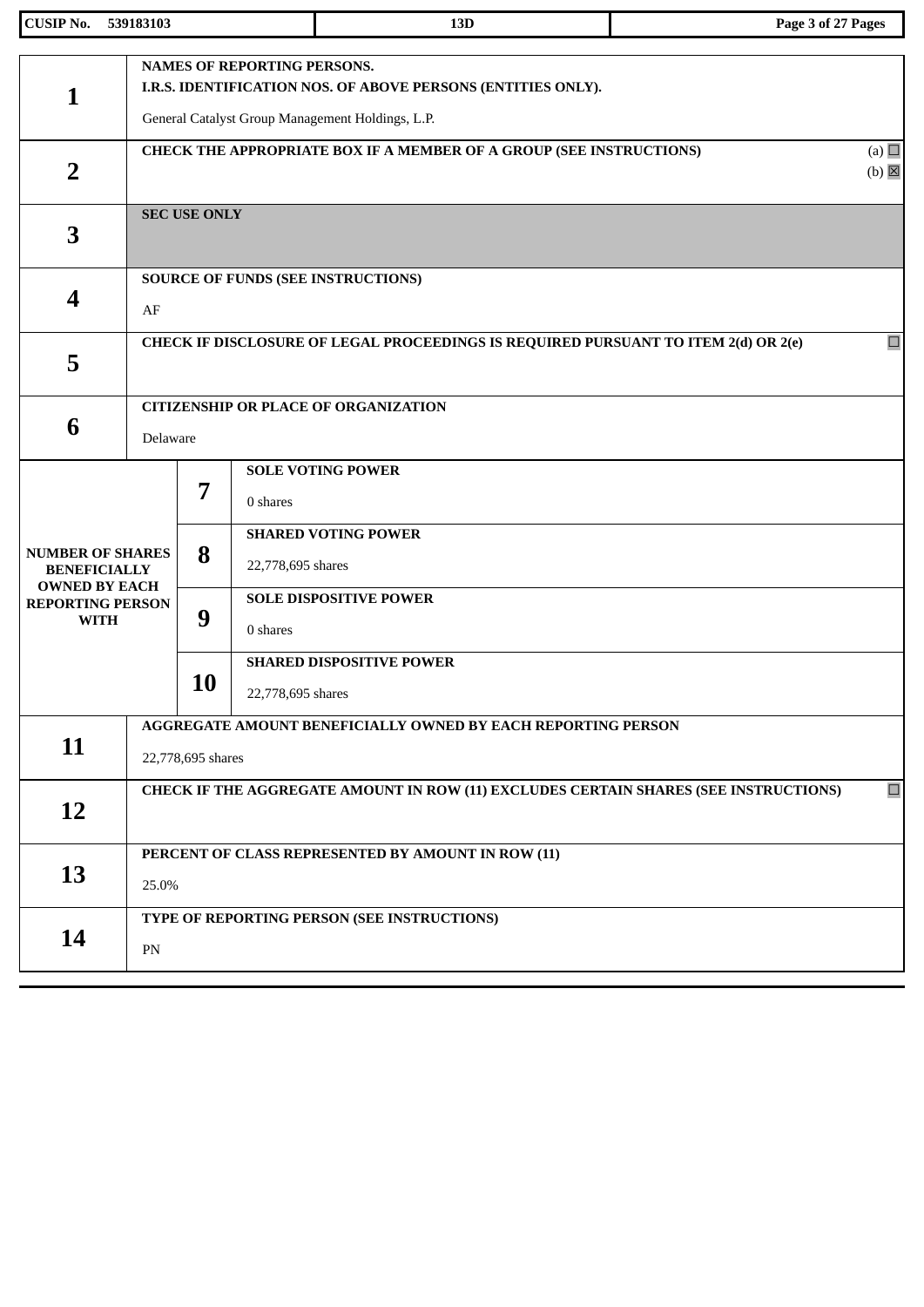| <b>CUSIP No.</b>                                                       | 539183103 |                                                                                                | 13D                                                                                                                                          | Page 4 of 27 Pages              |  |  |
|------------------------------------------------------------------------|-----------|------------------------------------------------------------------------------------------------|----------------------------------------------------------------------------------------------------------------------------------------------|---------------------------------|--|--|
| 1                                                                      |           |                                                                                                | <b>NAMES OF REPORTING PERSONS.</b><br>I.R.S. IDENTIFICATION NOS. OF ABOVE PERSONS (ENTITIES ONLY).<br>General Catalyst Group Management, LLC |                                 |  |  |
| $\overline{2}$                                                         |           |                                                                                                | CHECK THE APPROPRIATE BOX IF A MEMBER OF A GROUP (SEE INSTRUCTIONS)                                                                          | (a) $\Box$<br>$(b)$ $\boxtimes$ |  |  |
| 3                                                                      |           | <b>SEC USE ONLY</b>                                                                            |                                                                                                                                              |                                 |  |  |
| 4                                                                      | AF        |                                                                                                | <b>SOURCE OF FUNDS (SEE INSTRUCTIONS)</b>                                                                                                    |                                 |  |  |
| 5                                                                      |           |                                                                                                | CHECK IF DISCLOSURE OF LEGAL PROCEEDINGS IS REQUIRED PURSUANT TO ITEM 2(d) OR 2(e)                                                           | $\Box$                          |  |  |
| 6                                                                      | Delaware  |                                                                                                | <b>CITIZENSHIP OR PLACE OF ORGANIZATION</b>                                                                                                  |                                 |  |  |
|                                                                        |           | 7                                                                                              | <b>SOLE VOTING POWER</b><br>0 shares                                                                                                         |                                 |  |  |
| <b>NUMBER OF SHARES</b><br><b>BENEFICIALLY</b><br><b>OWNED BY EACH</b> |           | 8                                                                                              | <b>SHARED VOTING POWER</b><br>22,778,695 shares                                                                                              |                                 |  |  |
| <b>REPORTING PERSON</b><br><b>WITH</b>                                 |           | 9                                                                                              | <b>SOLE DISPOSITIVE POWER</b><br>0 shares                                                                                                    |                                 |  |  |
|                                                                        |           | 10                                                                                             | <b>SHARED DISPOSITIVE POWER</b><br>22,778,695 shares                                                                                         |                                 |  |  |
| 11                                                                     |           | AGGREGATE AMOUNT BENEFICIALLY OWNED BY EACH REPORTING PERSON<br>22,778,695 shares              |                                                                                                                                              |                                 |  |  |
| 12                                                                     |           | $\Box$<br>CHECK IF THE AGGREGATE AMOUNT IN ROW (11) EXCLUDES CERTAIN SHARES (SEE INSTRUCTIONS) |                                                                                                                                              |                                 |  |  |
| 13                                                                     |           | PERCENT OF CLASS REPRESENTED BY AMOUNT IN ROW (11)<br>25.0%                                    |                                                                                                                                              |                                 |  |  |
| 14                                                                     | $00\,$    |                                                                                                | TYPE OF REPORTING PERSON (SEE INSTRUCTIONS)                                                                                                  |                                 |  |  |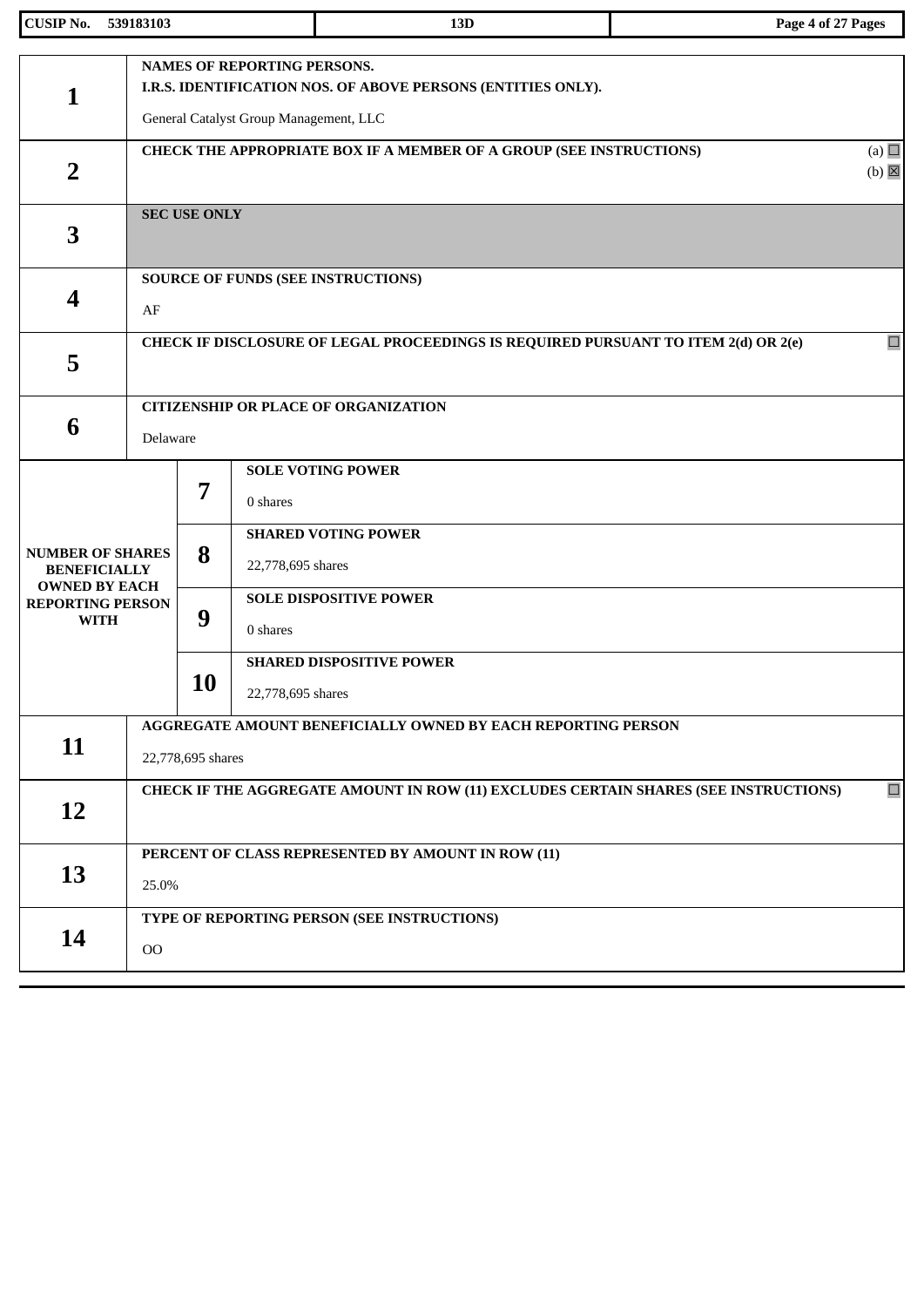| <b>CUSIP No.</b>                                                                      | 539183103  |                                                                                                | 13D                                                                                                                            | Page 5 of 27 Pages              |  |  |
|---------------------------------------------------------------------------------------|------------|------------------------------------------------------------------------------------------------|--------------------------------------------------------------------------------------------------------------------------------|---------------------------------|--|--|
| 1                                                                                     |            |                                                                                                | NAMES OF REPORTING PERSONS.<br>I.R.S. IDENTIFICATION NOS. OF ABOVE PERSONS (ENTITIES ONLY).<br>General Catalyst Group VI, L.P. |                                 |  |  |
| $\overline{2}$                                                                        |            |                                                                                                | <b>CHECK THE APPROPRIATE BOX IF A MEMBER OF A GROUP (SEE INSTRUCTIONS)</b>                                                     | (a) $\Box$<br>$(b)$ $\boxtimes$ |  |  |
| 3                                                                                     |            | <b>SEC USE ONLY</b>                                                                            |                                                                                                                                |                                 |  |  |
| 4                                                                                     | AF         |                                                                                                | <b>SOURCE OF FUNDS (SEE INSTRUCTIONS)</b>                                                                                      |                                 |  |  |
| 5                                                                                     |            |                                                                                                | CHECK IF DISCLOSURE OF LEGAL PROCEEDINGS IS REQUIRED PURSUANT TO ITEM 2(d) OR 2(e)                                             | $\Box$                          |  |  |
| 6                                                                                     | Delaware   |                                                                                                | <b>CITIZENSHIP OR PLACE OF ORGANIZATION</b>                                                                                    |                                 |  |  |
| <b>NUMBER OF SHARES</b>                                                               |            | 7<br>8                                                                                         | <b>SOLE VOTING POWER</b><br>0 shares<br><b>SHARED VOTING POWER</b>                                                             |                                 |  |  |
| <b>BENEFICIALLY</b><br><b>OWNED BY EACH</b><br><b>REPORTING PERSON</b><br><b>WITH</b> |            | 9                                                                                              | 22,778,695 shares<br><b>SOLE DISPOSITIVE POWER</b><br>0 shares                                                                 |                                 |  |  |
|                                                                                       |            | 10                                                                                             | <b>SHARED DISPOSITIVE POWER</b><br>22,778,695 shares                                                                           |                                 |  |  |
| 11                                                                                    |            | AGGREGATE AMOUNT BENEFICIALLY OWNED BY EACH REPORTING PERSON<br>22,778,695 shares              |                                                                                                                                |                                 |  |  |
| 12                                                                                    |            | $\Box$<br>CHECK IF THE AGGREGATE AMOUNT IN ROW (11) EXCLUDES CERTAIN SHARES (SEE INSTRUCTIONS) |                                                                                                                                |                                 |  |  |
| 13                                                                                    |            | PERCENT OF CLASS REPRESENTED BY AMOUNT IN ROW (11)<br>25.0%                                    |                                                                                                                                |                                 |  |  |
| 14                                                                                    | ${\rm PN}$ |                                                                                                | TYPE OF REPORTING PERSON (SEE INSTRUCTIONS)                                                                                    |                                 |  |  |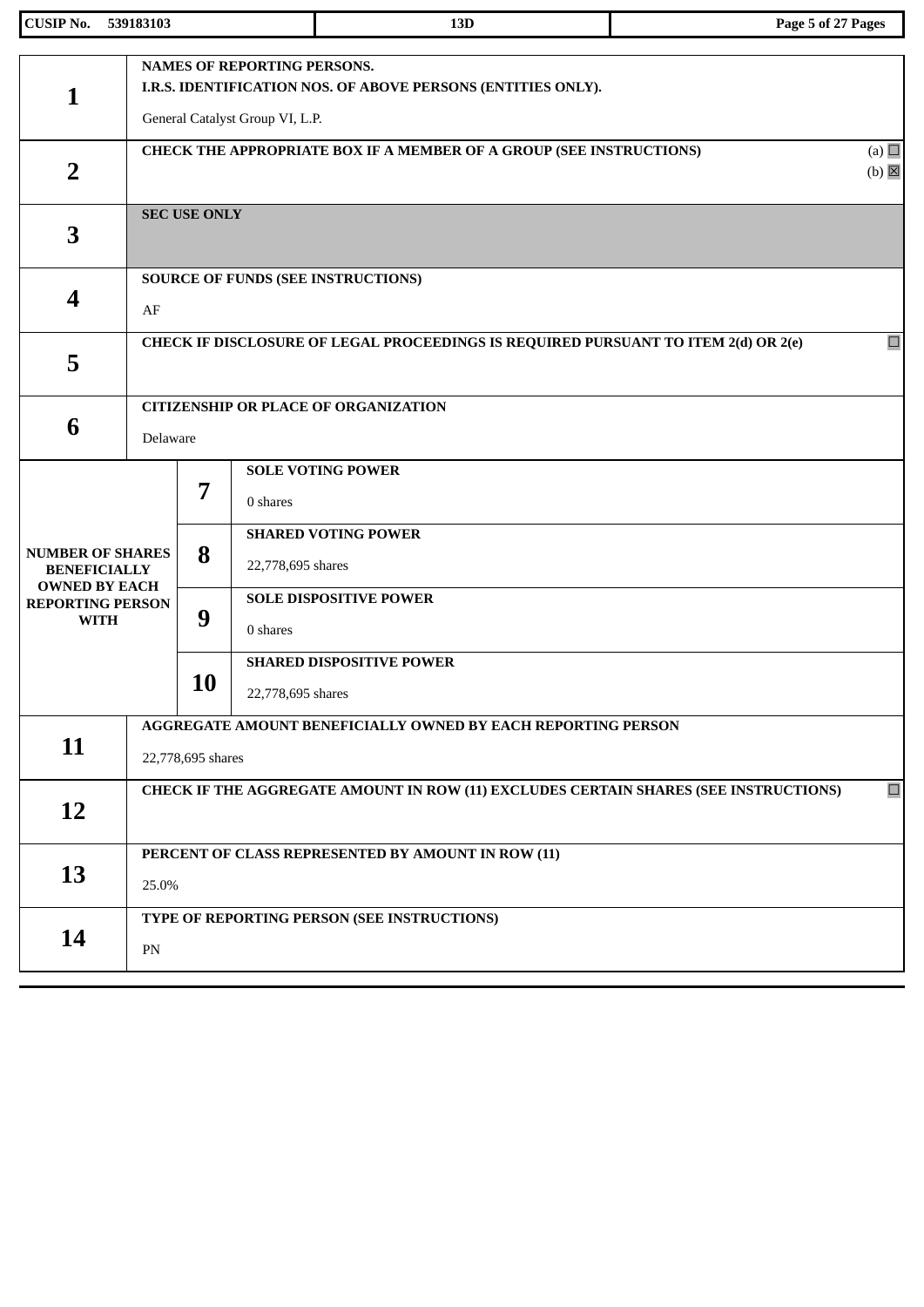| <b>CUSIP No.</b>                                                                      | 539183103 |                                                                                                                                          | 13D                                                                                | Page 6 of 27 Pages              |  |  |  |
|---------------------------------------------------------------------------------------|-----------|------------------------------------------------------------------------------------------------------------------------------------------|------------------------------------------------------------------------------------|---------------------------------|--|--|--|
| 1                                                                                     |           | <b>NAMES OF REPORTING PERSONS.</b><br>I.R.S. IDENTIFICATION NOS. OF ABOVE PERSONS (ENTITIES ONLY).<br>General Catalyst Partners VI, L.P. |                                                                                    |                                 |  |  |  |
| $\overline{2}$                                                                        |           |                                                                                                                                          | CHECK THE APPROPRIATE BOX IF A MEMBER OF A GROUP (SEE INSTRUCTIONS)                | (a) $\Box$<br>$(b)$ $\boxtimes$ |  |  |  |
| 3                                                                                     |           | <b>SEC USE ONLY</b>                                                                                                                      |                                                                                    |                                 |  |  |  |
| 4                                                                                     | AF        |                                                                                                                                          | <b>SOURCE OF FUNDS (SEE INSTRUCTIONS)</b>                                          |                                 |  |  |  |
| 5                                                                                     |           |                                                                                                                                          | CHECK IF DISCLOSURE OF LEGAL PROCEEDINGS IS REQUIRED PURSUANT TO ITEM 2(d) OR 2(e) | $\Box$                          |  |  |  |
| 6                                                                                     | Delaware  |                                                                                                                                          | <b>CITIZENSHIP OR PLACE OF ORGANIZATION</b>                                        |                                 |  |  |  |
| <b>NUMBER OF SHARES</b>                                                               |           | <b>SOLE VOTING POWER</b><br>7<br>0 shares<br><b>SHARED VOTING POWER</b><br>8                                                             |                                                                                    |                                 |  |  |  |
| <b>BENEFICIALLY</b><br><b>OWNED BY EACH</b><br><b>REPORTING PERSON</b><br><b>WITH</b> |           | 9                                                                                                                                        | 22,778,695 shares<br><b>SOLE DISPOSITIVE POWER</b><br>0 shares                     |                                 |  |  |  |
|                                                                                       |           | 10                                                                                                                                       | <b>SHARED DISPOSITIVE POWER</b><br>22,778,695 shares                               |                                 |  |  |  |
| 11                                                                                    |           | AGGREGATE AMOUNT BENEFICIALLY OWNED BY EACH REPORTING PERSON<br>22,778,695 shares                                                        |                                                                                    |                                 |  |  |  |
| 12                                                                                    |           | $\Box$<br>CHECK IF THE AGGREGATE AMOUNT IN ROW (11) EXCLUDES CERTAIN SHARES (SEE INSTRUCTIONS)                                           |                                                                                    |                                 |  |  |  |
| 13                                                                                    |           | PERCENT OF CLASS REPRESENTED BY AMOUNT IN ROW (11)<br>25.0%                                                                              |                                                                                    |                                 |  |  |  |
| 14                                                                                    | PN        |                                                                                                                                          | TYPE OF REPORTING PERSON (SEE INSTRUCTIONS)                                        |                                 |  |  |  |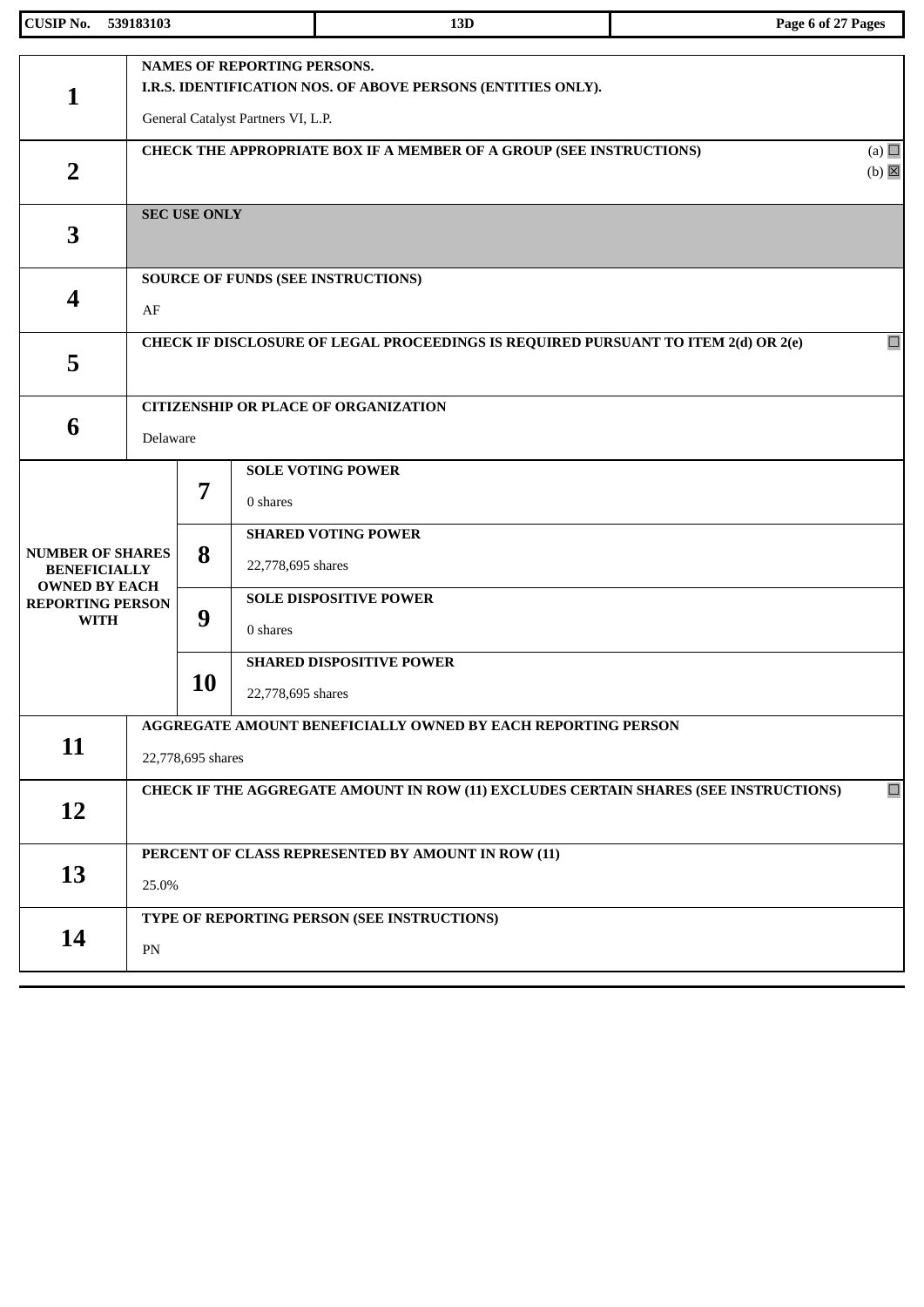| <b>CUSIP No.</b>                                                       | 539183103                                                                                      |                                                                                                                                   | 13D                                                                                | Page 7 of 27 Pages              |  |  |  |
|------------------------------------------------------------------------|------------------------------------------------------------------------------------------------|-----------------------------------------------------------------------------------------------------------------------------------|------------------------------------------------------------------------------------|---------------------------------|--|--|--|
| $\mathbf{1}$                                                           |                                                                                                | <b>NAMES OF REPORTING PERSONS.</b><br>I.R.S. IDENTIFICATION NOS. OF ABOVE PERSONS (ENTITIES ONLY).<br>General Catalyst GP VI, LLC |                                                                                    |                                 |  |  |  |
| $\overline{2}$                                                         |                                                                                                |                                                                                                                                   | CHECK THE APPROPRIATE BOX IF A MEMBER OF A GROUP (SEE INSTRUCTIONS)                | (a) $\Box$<br>$(b)$ $\boxtimes$ |  |  |  |
| 3                                                                      |                                                                                                | <b>SEC USE ONLY</b>                                                                                                               |                                                                                    |                                 |  |  |  |
| 4                                                                      | AF                                                                                             |                                                                                                                                   | SOURCE OF FUNDS (SEE INSTRUCTIONS)                                                 |                                 |  |  |  |
| 5                                                                      |                                                                                                |                                                                                                                                   | CHECK IF DISCLOSURE OF LEGAL PROCEEDINGS IS REQUIRED PURSUANT TO ITEM 2(d) OR 2(e) | $\Box$                          |  |  |  |
| 6                                                                      |                                                                                                | <b>CITIZENSHIP OR PLACE OF ORGANIZATION</b><br>Delaware                                                                           |                                                                                    |                                 |  |  |  |
|                                                                        |                                                                                                | 7                                                                                                                                 | <b>SOLE VOTING POWER</b><br>0 shares                                               |                                 |  |  |  |
| <b>NUMBER OF SHARES</b><br><b>BENEFICIALLY</b><br><b>OWNED BY EACH</b> |                                                                                                | 8                                                                                                                                 | <b>SHARED VOTING POWER</b><br>22,778,695 shares                                    |                                 |  |  |  |
| <b>REPORTING PERSON</b><br><b>WITH</b>                                 |                                                                                                | 9                                                                                                                                 | <b>SOLE DISPOSITIVE POWER</b><br>0 shares                                          |                                 |  |  |  |
|                                                                        |                                                                                                | <b>10</b>                                                                                                                         | <b>SHARED DISPOSITIVE POWER</b><br>22,778,695 shares                               |                                 |  |  |  |
| 11                                                                     |                                                                                                | AGGREGATE AMOUNT BENEFICIALLY OWNED BY EACH REPORTING PERSON<br>22,778,695 shares                                                 |                                                                                    |                                 |  |  |  |
| <b>12</b>                                                              | $\Box$<br>CHECK IF THE AGGREGATE AMOUNT IN ROW (11) EXCLUDES CERTAIN SHARES (SEE INSTRUCTIONS) |                                                                                                                                   |                                                                                    |                                 |  |  |  |
| 13                                                                     |                                                                                                | PERCENT OF CLASS REPRESENTED BY AMOUNT IN ROW (11)<br>25.0%                                                                       |                                                                                    |                                 |  |  |  |
| 14                                                                     | $00\,$                                                                                         |                                                                                                                                   | TYPE OF REPORTING PERSON (SEE INSTRUCTIONS)                                        |                                 |  |  |  |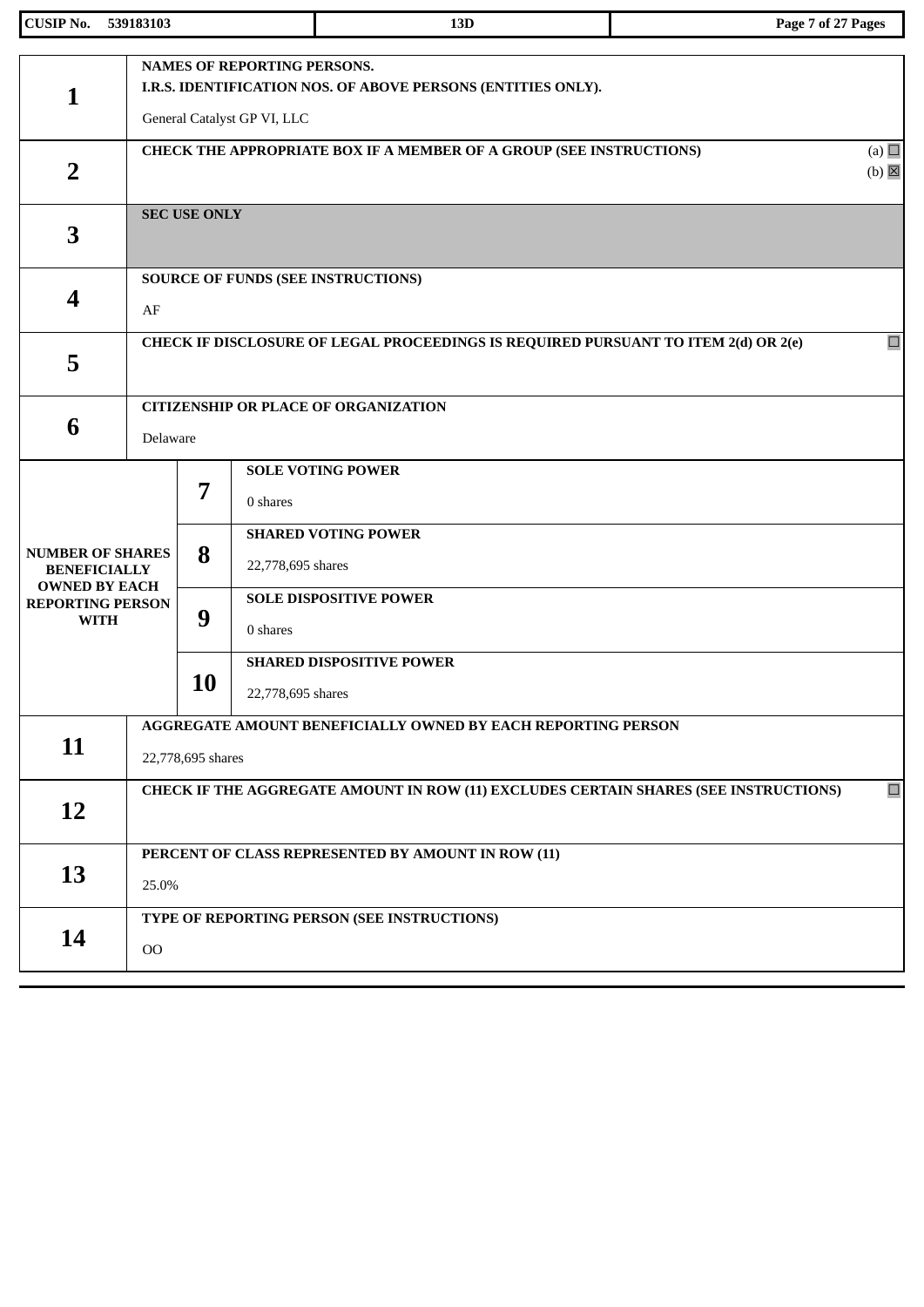| <b>CUSIP No.</b>                                               | 539183103  |                                                                                                        | 13D                                                                                                                                     | Page 8 of 27 Pages |  |  |  |
|----------------------------------------------------------------|------------|--------------------------------------------------------------------------------------------------------|-----------------------------------------------------------------------------------------------------------------------------------------|--------------------|--|--|--|
| 1                                                              |            |                                                                                                        | <b>NAMES OF REPORTING PERSONS.</b><br>I.R.S. IDENTIFICATION NOS. OF ABOVE PERSONS (ENTITIES ONLY).<br>General Catalyst Group VIII, L.P. |                    |  |  |  |
| $\overline{2}$                                                 |            | (a) $\Box$<br>CHECK THE APPROPRIATE BOX IF A MEMBER OF A GROUP (SEE INSTRUCTIONS)<br>$(b)$ $\boxtimes$ |                                                                                                                                         |                    |  |  |  |
| 3                                                              |            | <b>SEC USE ONLY</b>                                                                                    |                                                                                                                                         |                    |  |  |  |
| 4                                                              | WC         |                                                                                                        | <b>SOURCE OF FUNDS (SEE INSTRUCTIONS)</b>                                                                                               |                    |  |  |  |
| 5                                                              |            |                                                                                                        | CHECK IF DISCLOSURE OF LEGAL PROCEEDINGS IS REQUIRED PURSUANT TO ITEM 2(d) OR 2(e)                                                      | $\Box$             |  |  |  |
| 6                                                              | Delaware   |                                                                                                        | <b>CITIZENSHIP OR PLACE OF ORGANIZATION</b>                                                                                             |                    |  |  |  |
| <b>NUMBER OF SHARES</b><br><b>BENEFICIALLY</b>                 |            | <b>SOLE VOTING POWER</b><br>7<br>0 shares<br><b>SHARED VOTING POWER</b><br>8<br>22,778,695 shares      |                                                                                                                                         |                    |  |  |  |
| <b>OWNED BY EACH</b><br><b>REPORTING PERSON</b><br><b>WITH</b> |            | 9                                                                                                      | <b>SOLE DISPOSITIVE POWER</b><br>0 shares                                                                                               |                    |  |  |  |
|                                                                |            | 10                                                                                                     | <b>SHARED DISPOSITIVE POWER</b><br>22,778,695 shares                                                                                    |                    |  |  |  |
| 11                                                             |            | AGGREGATE AMOUNT BENEFICIALLY OWNED BY EACH REPORTING PERSON<br>22,778,695 shares                      |                                                                                                                                         |                    |  |  |  |
| 12                                                             |            | $\Box$<br>CHECK IF THE AGGREGATE AMOUNT IN ROW (11) EXCLUDES CERTAIN SHARES (SEE INSTRUCTIONS)         |                                                                                                                                         |                    |  |  |  |
| 13                                                             |            | PERCENT OF CLASS REPRESENTED BY AMOUNT IN ROW (11)<br>25.0%                                            |                                                                                                                                         |                    |  |  |  |
| 14                                                             | ${\rm PN}$ |                                                                                                        | TYPE OF REPORTING PERSON (SEE INSTRUCTIONS)                                                                                             |                    |  |  |  |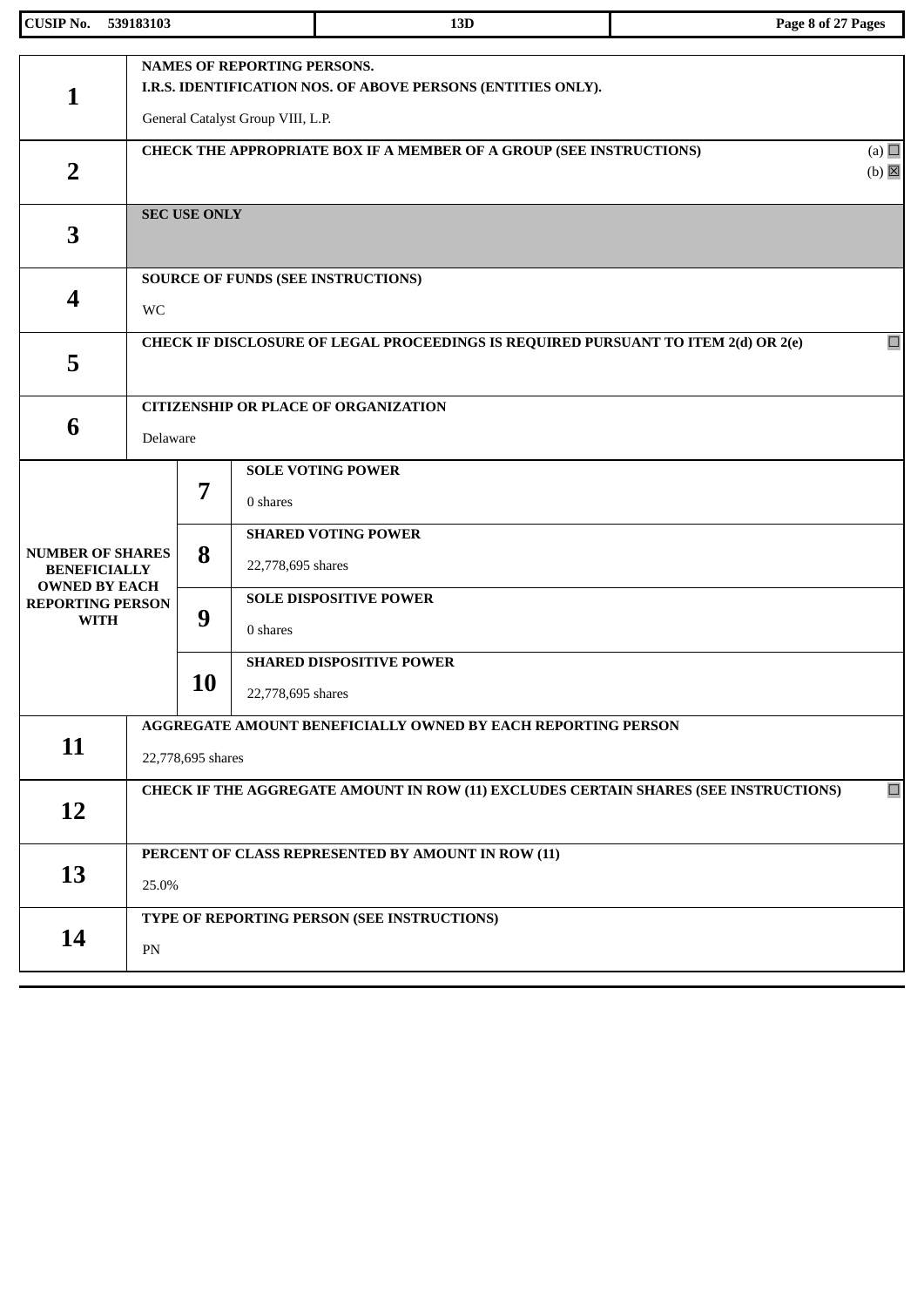| <b>CUSIP No.</b>                                               | 539183103 |                                                                                                                                               |                   | 13D                                                                                | Page 9 of 27 Pages              |  |  |  |
|----------------------------------------------------------------|-----------|-----------------------------------------------------------------------------------------------------------------------------------------------|-------------------|------------------------------------------------------------------------------------|---------------------------------|--|--|--|
| $\mathbf{1}$                                                   |           | NAMES OF REPORTING PERSONS.<br>I.R.S. IDENTIFICATION NOS. OF ABOVE PERSONS (ENTITIES ONLY).<br>General Catalyst Group VIII Supplemental, L.P. |                   |                                                                                    |                                 |  |  |  |
| $\overline{2}$                                                 |           |                                                                                                                                               |                   | CHECK THE APPROPRIATE BOX IF A MEMBER OF A GROUP (SEE INSTRUCTIONS)                | (a) $\Box$<br>$(b)$ $\boxtimes$ |  |  |  |
| 3                                                              |           | <b>SEC USE ONLY</b>                                                                                                                           |                   |                                                                                    |                                 |  |  |  |
| 4                                                              | <b>WC</b> |                                                                                                                                               |                   | <b>SOURCE OF FUNDS (SEE INSTRUCTIONS)</b>                                          |                                 |  |  |  |
| 5                                                              |           |                                                                                                                                               |                   | CHECK IF DISCLOSURE OF LEGAL PROCEEDINGS IS REQUIRED PURSUANT TO ITEM 2(d) OR 2(e) | $\Box$                          |  |  |  |
| 6                                                              | Delaware  |                                                                                                                                               |                   | <b>CITIZENSHIP OR PLACE OF ORGANIZATION</b>                                        |                                 |  |  |  |
| <b>NUMBER OF SHARES</b><br><b>BENEFICIALLY</b>                 |           | <b>SOLE VOTING POWER</b><br>$\overline{7}$<br>0 shares<br><b>SHARED VOTING POWER</b><br>8<br>22,778,695 shares                                |                   |                                                                                    |                                 |  |  |  |
| <b>OWNED BY EACH</b><br><b>REPORTING PERSON</b><br><b>WITH</b> |           | 9                                                                                                                                             | 0 shares          | <b>SOLE DISPOSITIVE POWER</b>                                                      |                                 |  |  |  |
|                                                                |           | 10                                                                                                                                            | 22,778,695 shares | <b>SHARED DISPOSITIVE POWER</b>                                                    |                                 |  |  |  |
| 11                                                             |           | AGGREGATE AMOUNT BENEFICIALLY OWNED BY EACH REPORTING PERSON<br>22,778,695 shares                                                             |                   |                                                                                    |                                 |  |  |  |
| 12                                                             |           | $\Box$<br>CHECK IF THE AGGREGATE AMOUNT IN ROW (11) EXCLUDES CERTAIN SHARES (SEE INSTRUCTIONS)                                                |                   |                                                                                    |                                 |  |  |  |
| 13                                                             |           | PERCENT OF CLASS REPRESENTED BY AMOUNT IN ROW (11)<br>25.0%                                                                                   |                   |                                                                                    |                                 |  |  |  |
| 14                                                             | PN        |                                                                                                                                               |                   | TYPE OF REPORTING PERSON (SEE INSTRUCTIONS)                                        |                                 |  |  |  |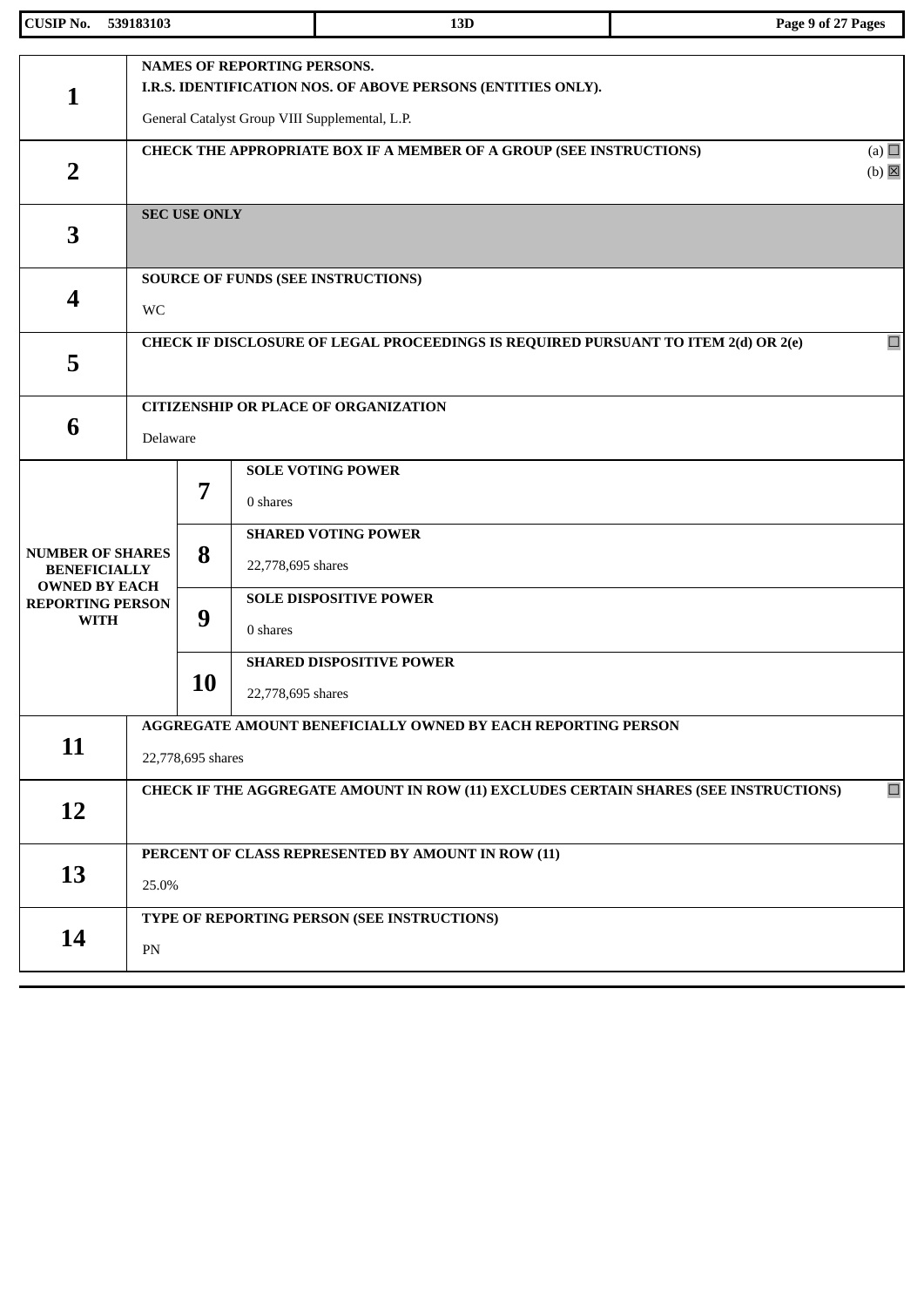| <b>CUSIP No.</b>                                               | 539183103 |                                                                                                                                            | 13D                                                                                | Page 10 of 27 Pages             |  |  |  |
|----------------------------------------------------------------|-----------|--------------------------------------------------------------------------------------------------------------------------------------------|------------------------------------------------------------------------------------|---------------------------------|--|--|--|
| 1                                                              |           | <b>NAMES OF REPORTING PERSONS.</b><br>I.R.S. IDENTIFICATION NOS. OF ABOVE PERSONS (ENTITIES ONLY).<br>General Catalyst Partners VIII, L.P. |                                                                                    |                                 |  |  |  |
| $\overline{2}$                                                 |           |                                                                                                                                            | CHECK THE APPROPRIATE BOX IF A MEMBER OF A GROUP (SEE INSTRUCTIONS)                | (a) $\Box$<br>$(b)$ $\boxtimes$ |  |  |  |
| 3                                                              |           | <b>SEC USE ONLY</b>                                                                                                                        |                                                                                    |                                 |  |  |  |
| 4                                                              | AF        |                                                                                                                                            | <b>SOURCE OF FUNDS (SEE INSTRUCTIONS)</b>                                          |                                 |  |  |  |
| 5                                                              |           |                                                                                                                                            | CHECK IF DISCLOSURE OF LEGAL PROCEEDINGS IS REQUIRED PURSUANT TO ITEM 2(d) OR 2(e) | $\Box$                          |  |  |  |
| 6                                                              | Delaware  |                                                                                                                                            | <b>CITIZENSHIP OR PLACE OF ORGANIZATION</b>                                        |                                 |  |  |  |
| <b>NUMBER OF SHARES</b><br><b>BENEFICIALLY</b>                 |           | <b>SOLE VOTING POWER</b><br>7<br>0 shares<br><b>SHARED VOTING POWER</b><br>8<br>22,778,695 shares                                          |                                                                                    |                                 |  |  |  |
| <b>OWNED BY EACH</b><br><b>REPORTING PERSON</b><br><b>WITH</b> |           | 9                                                                                                                                          | <b>SOLE DISPOSITIVE POWER</b><br>0 shares                                          |                                 |  |  |  |
|                                                                |           | 10                                                                                                                                         | <b>SHARED DISPOSITIVE POWER</b><br>22,778,695 shares                               |                                 |  |  |  |
| 11                                                             |           | AGGREGATE AMOUNT BENEFICIALLY OWNED BY EACH REPORTING PERSON<br>22,778,695 shares                                                          |                                                                                    |                                 |  |  |  |
| 12                                                             |           | $\Box$<br>CHECK IF THE AGGREGATE AMOUNT IN ROW (11) EXCLUDES CERTAIN SHARES (SEE INSTRUCTIONS)                                             |                                                                                    |                                 |  |  |  |
| 13                                                             |           | PERCENT OF CLASS REPRESENTED BY AMOUNT IN ROW (11)<br>25.0%                                                                                |                                                                                    |                                 |  |  |  |
| 14                                                             | PN        |                                                                                                                                            | TYPE OF REPORTING PERSON (SEE INSTRUCTIONS)                                        |                                 |  |  |  |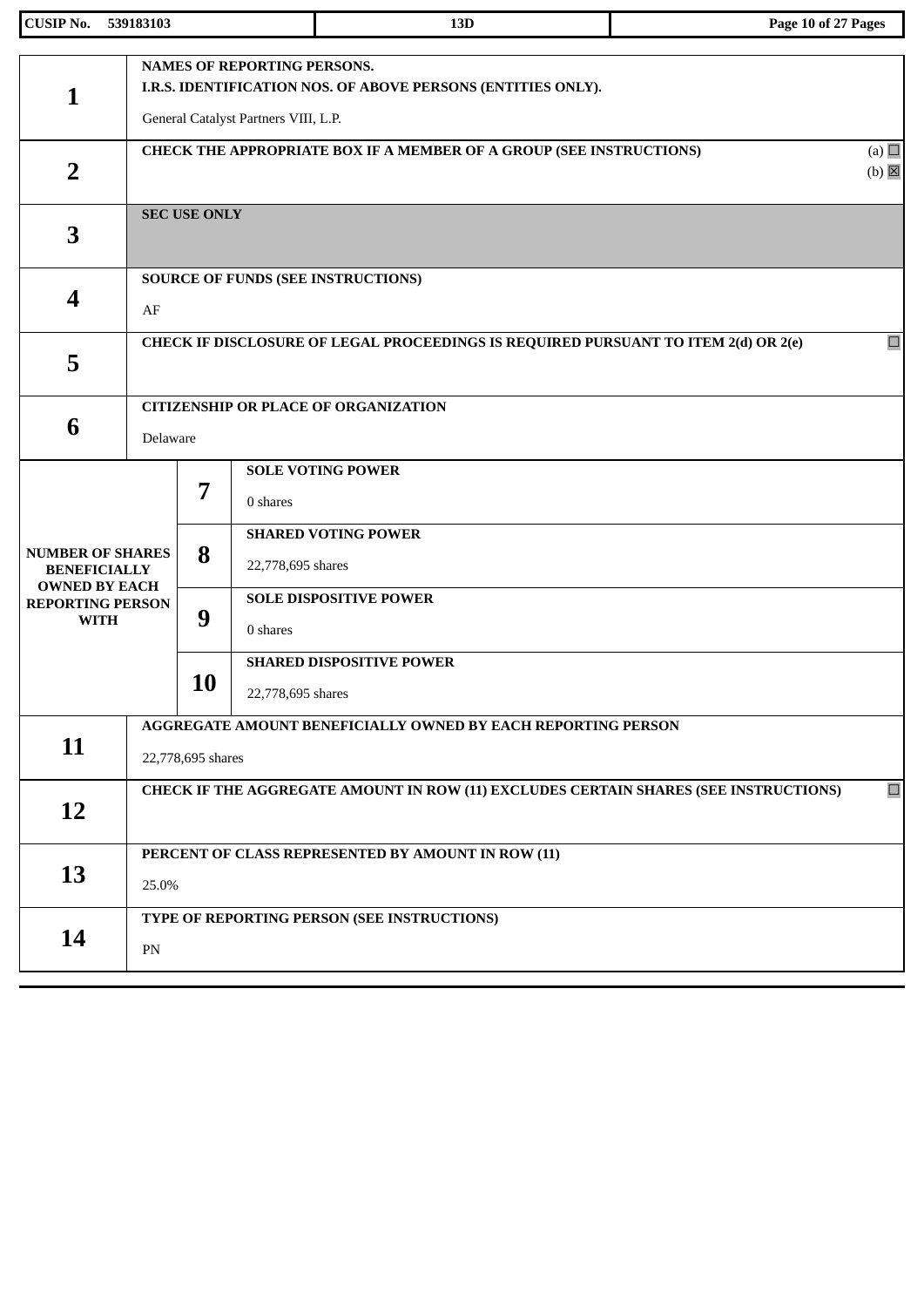| <b>CUSIP No.</b>                                                       | 539183103 |                                                                                                | 13D                                                                                                                                 | Page 11 of 27 Pages             |  |  |
|------------------------------------------------------------------------|-----------|------------------------------------------------------------------------------------------------|-------------------------------------------------------------------------------------------------------------------------------------|---------------------------------|--|--|
| 1                                                                      |           |                                                                                                | <b>NAMES OF REPORTING PERSONS.</b><br>I.R.S. IDENTIFICATION NOS. OF ABOVE PERSONS (ENTITIES ONLY).<br>General Catalyst GP VIII, LLC |                                 |  |  |
| $\overline{2}$                                                         |           |                                                                                                | CHECK THE APPROPRIATE BOX IF A MEMBER OF A GROUP (SEE INSTRUCTIONS)                                                                 | (a) $\Box$<br>$(b)$ $\boxtimes$ |  |  |
| 3                                                                      |           | <b>SEC USE ONLY</b>                                                                            |                                                                                                                                     |                                 |  |  |
| 4                                                                      | AF        |                                                                                                | <b>SOURCE OF FUNDS (SEE INSTRUCTIONS)</b>                                                                                           |                                 |  |  |
| 5                                                                      |           |                                                                                                | CHECK IF DISCLOSURE OF LEGAL PROCEEDINGS IS REQUIRED PURSUANT TO ITEM 2(d) OR 2(e)                                                  | $\Box$                          |  |  |
| 6                                                                      |           | <b>CITIZENSHIP OR PLACE OF ORGANIZATION</b><br>Delaware                                        |                                                                                                                                     |                                 |  |  |
|                                                                        |           | 7                                                                                              | <b>SOLE VOTING POWER</b><br>0 shares<br><b>SHARED VOTING POWER</b>                                                                  |                                 |  |  |
| <b>NUMBER OF SHARES</b><br><b>BENEFICIALLY</b><br><b>OWNED BY EACH</b> |           | 8                                                                                              | 22,778,695 shares                                                                                                                   |                                 |  |  |
| <b>REPORTING PERSON</b><br><b>WITH</b>                                 |           | 9                                                                                              | <b>SOLE DISPOSITIVE POWER</b><br>0 shares                                                                                           |                                 |  |  |
|                                                                        |           | 10                                                                                             | <b>SHARED DISPOSITIVE POWER</b><br>22,778,695 shares                                                                                |                                 |  |  |
| 11                                                                     |           | AGGREGATE AMOUNT BENEFICIALLY OWNED BY EACH REPORTING PERSON<br>22,778,695 shares              |                                                                                                                                     |                                 |  |  |
| 12                                                                     |           | $\Box$<br>CHECK IF THE AGGREGATE AMOUNT IN ROW (11) EXCLUDES CERTAIN SHARES (SEE INSTRUCTIONS) |                                                                                                                                     |                                 |  |  |
| 13                                                                     |           | PERCENT OF CLASS REPRESENTED BY AMOUNT IN ROW (11)<br>25.0%                                    |                                                                                                                                     |                                 |  |  |
| 14                                                                     | $00\,$    |                                                                                                | TYPE OF REPORTING PERSON (SEE INSTRUCTIONS)                                                                                         |                                 |  |  |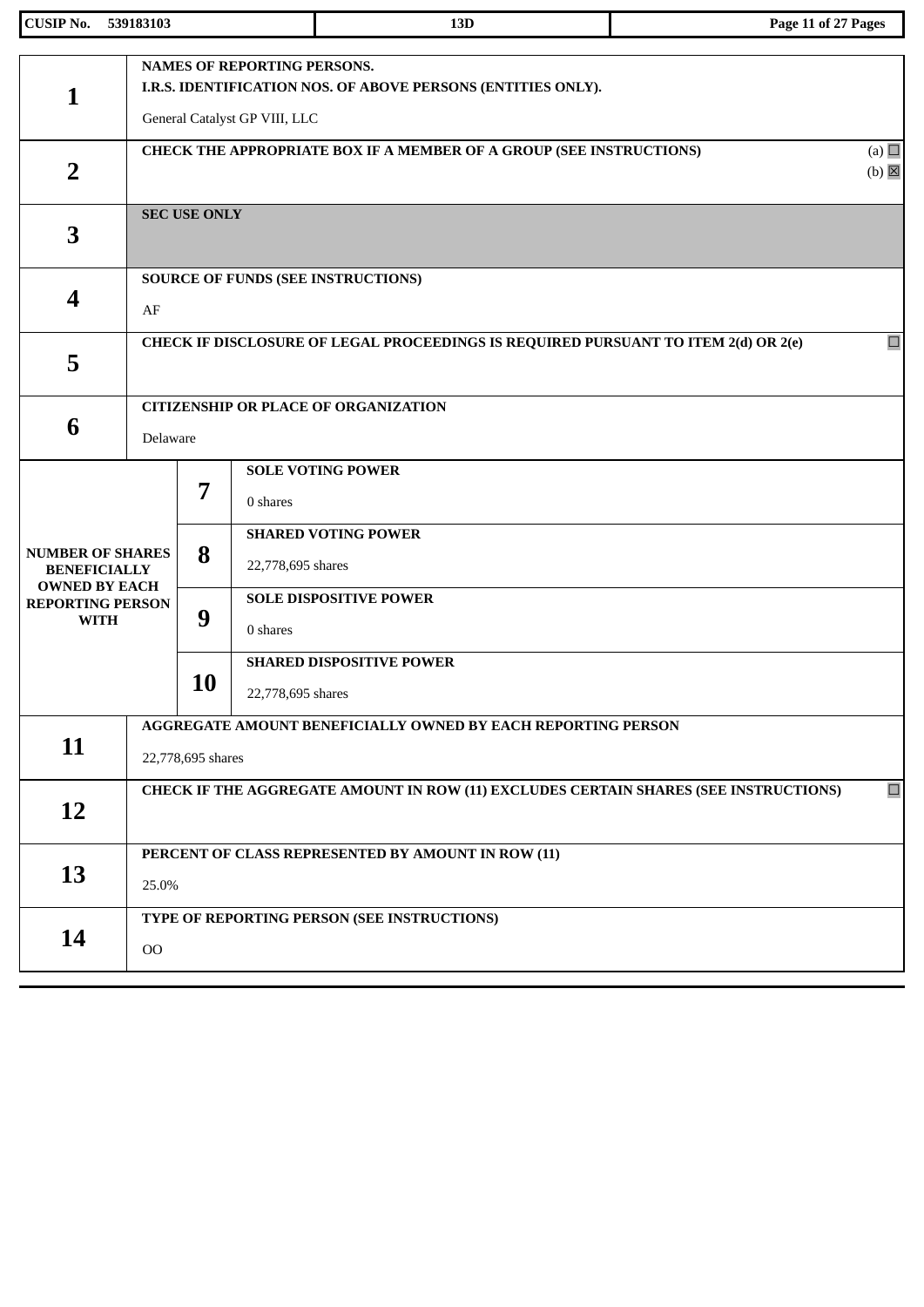| <b>CUSIP No.</b>                                                                      | 539183103 |                                                                                                                   | 13D                                                                                | Page 12 of 27 Pages             |  |  |  |
|---------------------------------------------------------------------------------------|-----------|-------------------------------------------------------------------------------------------------------------------|------------------------------------------------------------------------------------|---------------------------------|--|--|--|
| 1                                                                                     |           | NAMES OF REPORTING PERSONS.<br>I.R.S. IDENTIFICATION NOS. OF ABOVE PERSONS (ENTITIES ONLY).<br>GC Venture LH, LLC |                                                                                    |                                 |  |  |  |
| $\overline{2}$                                                                        |           |                                                                                                                   | CHECK THE APPROPRIATE BOX IF A MEMBER OF A GROUP (SEE INSTRUCTIONS)                | (a) $\Box$<br>$(b)$ $\boxtimes$ |  |  |  |
| 3                                                                                     |           | <b>SEC USE ONLY</b>                                                                                               |                                                                                    |                                 |  |  |  |
| 4                                                                                     | WC        |                                                                                                                   | <b>SOURCE OF FUNDS (SEE INSTRUCTIONS)</b>                                          |                                 |  |  |  |
| 5                                                                                     |           |                                                                                                                   | CHECK IF DISCLOSURE OF LEGAL PROCEEDINGS IS REQUIRED PURSUANT TO ITEM 2(d) OR 2(e) | $\Box$                          |  |  |  |
| 6                                                                                     | Delaware  |                                                                                                                   | <b>CITIZENSHIP OR PLACE OF ORGANIZATION</b>                                        |                                 |  |  |  |
| <b>NUMBER OF SHARES</b>                                                               |           | 7<br>8                                                                                                            | <b>SOLE VOTING POWER</b><br>0 shares<br><b>SHARED VOTING POWER</b>                 |                                 |  |  |  |
| <b>BENEFICIALLY</b><br><b>OWNED BY EACH</b><br><b>REPORTING PERSON</b><br><b>WITH</b> |           | 9                                                                                                                 | 22,778,695 shares<br><b>SOLE DISPOSITIVE POWER</b><br>0 shares                     |                                 |  |  |  |
|                                                                                       |           | 10                                                                                                                | <b>SHARED DISPOSITIVE POWER</b><br>22,778,695 shares                               |                                 |  |  |  |
| 11                                                                                    |           | AGGREGATE AMOUNT BENEFICIALLY OWNED BY EACH REPORTING PERSON<br>22,778,695 shares                                 |                                                                                    |                                 |  |  |  |
| 12                                                                                    |           | $\Box$<br>CHECK IF THE AGGREGATE AMOUNT IN ROW (11) EXCLUDES CERTAIN SHARES (SEE INSTRUCTIONS)                    |                                                                                    |                                 |  |  |  |
| 13                                                                                    |           | PERCENT OF CLASS REPRESENTED BY AMOUNT IN ROW (11)<br>25.0%                                                       |                                                                                    |                                 |  |  |  |
| 14                                                                                    | $00\,$    |                                                                                                                   | TYPE OF REPORTING PERSON (SEE INSTRUCTIONS)                                        |                                 |  |  |  |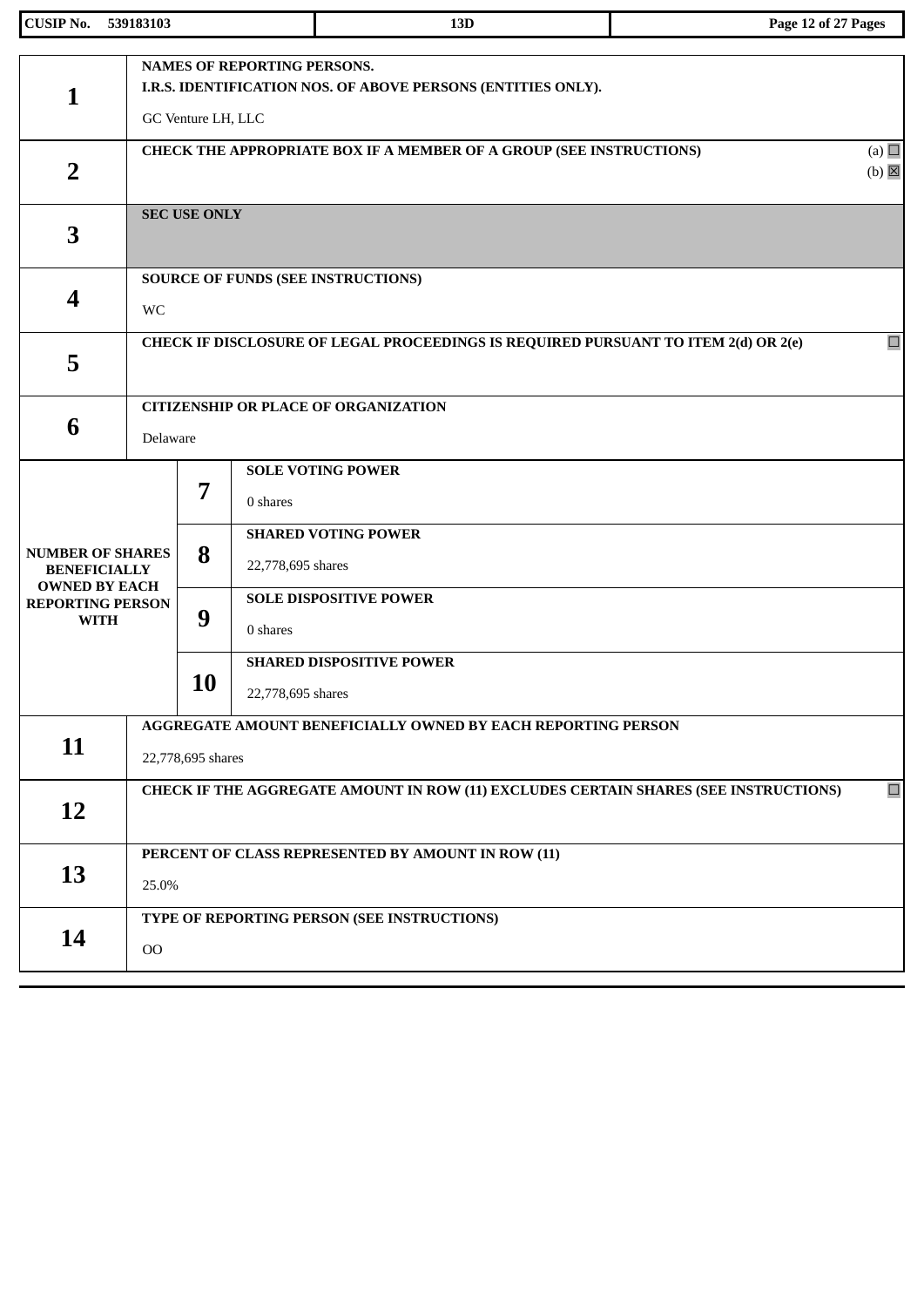| <b>CUSIP No.</b>                                               | 539183103 |                                                                                                        | 13D                                                                                                                              | Page 13 of 27 Pages |  |  |  |
|----------------------------------------------------------------|-----------|--------------------------------------------------------------------------------------------------------|----------------------------------------------------------------------------------------------------------------------------------|---------------------|--|--|--|
| 1                                                              |           |                                                                                                        | <b>NAMES OF REPORTING PERSONS.</b><br>I.R.S. IDENTIFICATION NOS. OF ABOVE PERSONS (ENTITIES ONLY).<br>GC Venture LH Manager, LLC |                     |  |  |  |
| $\overline{2}$                                                 |           | (a) $\Box$<br>CHECK THE APPROPRIATE BOX IF A MEMBER OF A GROUP (SEE INSTRUCTIONS)<br>$(b)$ $\boxtimes$ |                                                                                                                                  |                     |  |  |  |
| 3                                                              |           | <b>SEC USE ONLY</b>                                                                                    |                                                                                                                                  |                     |  |  |  |
| 4                                                              | AF        |                                                                                                        | <b>SOURCE OF FUNDS (SEE INSTRUCTIONS)</b>                                                                                        |                     |  |  |  |
| 5                                                              |           |                                                                                                        | CHECK IF DISCLOSURE OF LEGAL PROCEEDINGS IS REQUIRED PURSUANT TO ITEM 2(d) OR 2(e)                                               | $\Box$              |  |  |  |
| 6                                                              | Delaware  |                                                                                                        | <b>CITIZENSHIP OR PLACE OF ORGANIZATION</b>                                                                                      |                     |  |  |  |
| <b>NUMBER OF SHARES</b><br><b>BENEFICIALLY</b>                 |           | <b>SOLE VOTING POWER</b><br>7<br>0 shares<br><b>SHARED VOTING POWER</b><br>8<br>22,778,695 shares      |                                                                                                                                  |                     |  |  |  |
| <b>OWNED BY EACH</b><br><b>REPORTING PERSON</b><br><b>WITH</b> |           | 9                                                                                                      | <b>SOLE DISPOSITIVE POWER</b><br>0 shares                                                                                        |                     |  |  |  |
|                                                                |           | 10                                                                                                     | <b>SHARED DISPOSITIVE POWER</b><br>22,778,695 shares                                                                             |                     |  |  |  |
| 11                                                             |           | AGGREGATE AMOUNT BENEFICIALLY OWNED BY EACH REPORTING PERSON<br>22,778,695 shares                      |                                                                                                                                  |                     |  |  |  |
| 12                                                             |           | $\Box$<br>CHECK IF THE AGGREGATE AMOUNT IN ROW (11) EXCLUDES CERTAIN SHARES (SEE INSTRUCTIONS)         |                                                                                                                                  |                     |  |  |  |
| 13                                                             |           | PERCENT OF CLASS REPRESENTED BY AMOUNT IN ROW (11)<br>25.0%                                            |                                                                                                                                  |                     |  |  |  |
| 14                                                             | $00\,$    |                                                                                                        | TYPE OF REPORTING PERSON (SEE INSTRUCTIONS)                                                                                      |                     |  |  |  |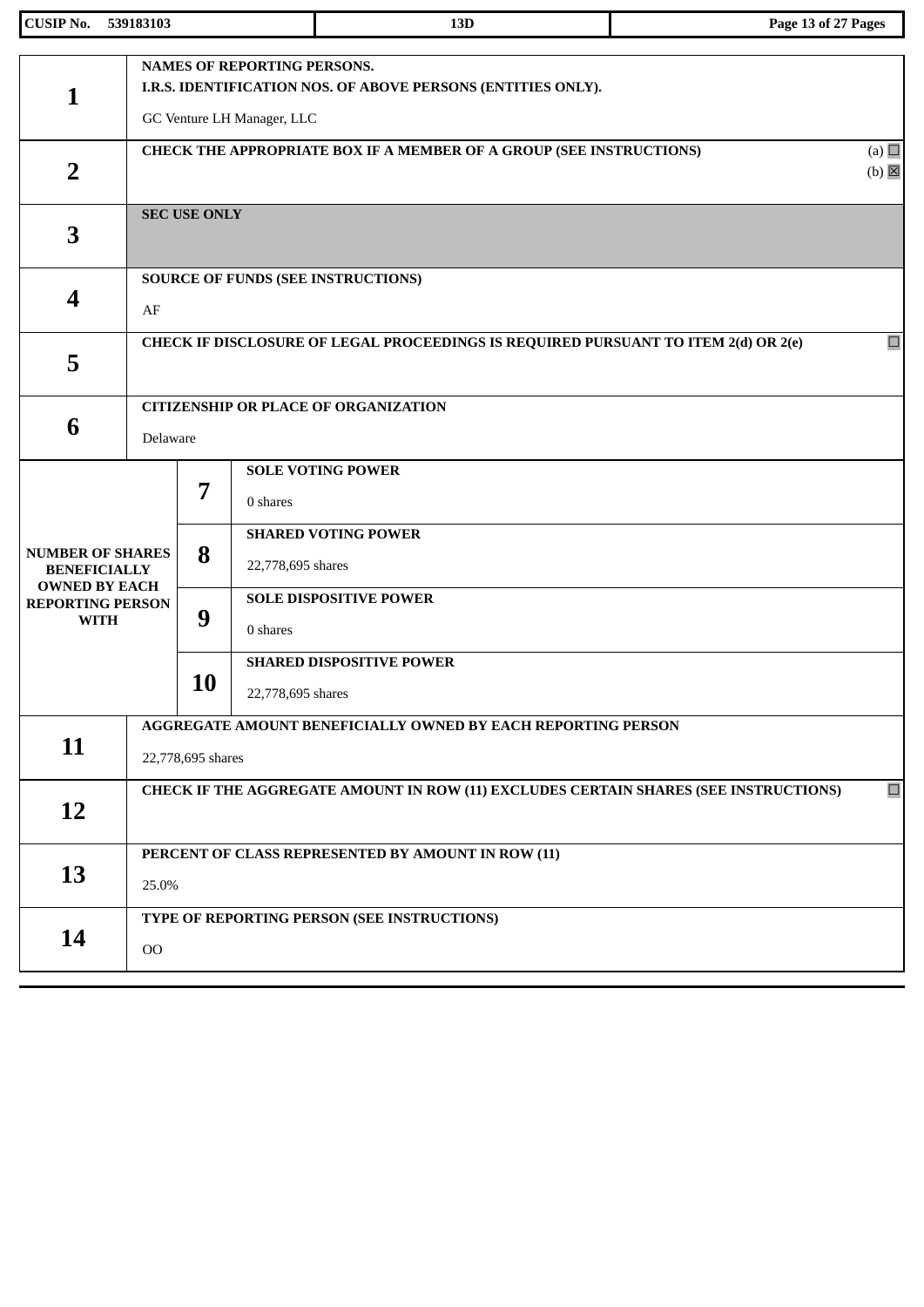| <b>CUSIP No.</b>                                                                      | 539183103  |                                                                                                   | 13D                                                                                                | Page 14 of 27 Pages             |  |
|---------------------------------------------------------------------------------------|------------|---------------------------------------------------------------------------------------------------|----------------------------------------------------------------------------------------------------|---------------------------------|--|
| 1                                                                                     |            | Kenneth I. Chenault                                                                               | <b>NAMES OF REPORTING PERSONS.</b><br>I.R.S. IDENTIFICATION NOS. OF ABOVE PERSONS (ENTITIES ONLY). |                                 |  |
| $\overline{2}$                                                                        |            |                                                                                                   | CHECK THE APPROPRIATE BOX IF A MEMBER OF A GROUP (SEE INSTRUCTIONS)                                | (a) $\Box$<br>$(b)$ $\boxtimes$ |  |
| 3                                                                                     |            | <b>SEC USE ONLY</b>                                                                               |                                                                                                    |                                 |  |
| 4                                                                                     | AF         |                                                                                                   | <b>SOURCE OF FUNDS (SEE INSTRUCTIONS)</b>                                                          |                                 |  |
| 5                                                                                     |            |                                                                                                   | CHECK IF DISCLOSURE OF LEGAL PROCEEDINGS IS REQUIRED PURSUANT TO ITEM 2(d) OR 2(e)                 | $\Box$                          |  |
| 6                                                                                     | <b>USA</b> | <b>CITIZENSHIP OR PLACE OF ORGANIZATION</b>                                                       |                                                                                                    |                                 |  |
| <b>NUMBER OF SHARES</b>                                                               |            | <b>SOLE VOTING POWER</b><br>7<br>0 shares<br><b>SHARED VOTING POWER</b><br>8<br>22,778,695 shares |                                                                                                    |                                 |  |
| <b>BENEFICIALLY</b><br><b>OWNED BY EACH</b><br><b>REPORTING PERSON</b><br><b>WITH</b> |            | 9                                                                                                 | <b>SOLE DISPOSITIVE POWER</b><br>0 shares                                                          |                                 |  |
|                                                                                       |            | 10                                                                                                | <b>SHARED DISPOSITIVE POWER</b><br>22,778,695 shares                                               |                                 |  |
| 11                                                                                    |            | AGGREGATE AMOUNT BENEFICIALLY OWNED BY EACH REPORTING PERSON<br>22,778,695 shares                 |                                                                                                    |                                 |  |
| 12                                                                                    |            | $\Box$<br>CHECK IF THE AGGREGATE AMOUNT IN ROW (11) EXCLUDES CERTAIN SHARES (SEE INSTRUCTIONS)    |                                                                                                    |                                 |  |
| 13                                                                                    | 25.0%      |                                                                                                   | PERCENT OF CLASS REPRESENTED BY AMOUNT IN ROW (11)                                                 |                                 |  |
| 14                                                                                    | IN         |                                                                                                   | TYPE OF REPORTING PERSON (SEE INSTRUCTIONS)                                                        |                                 |  |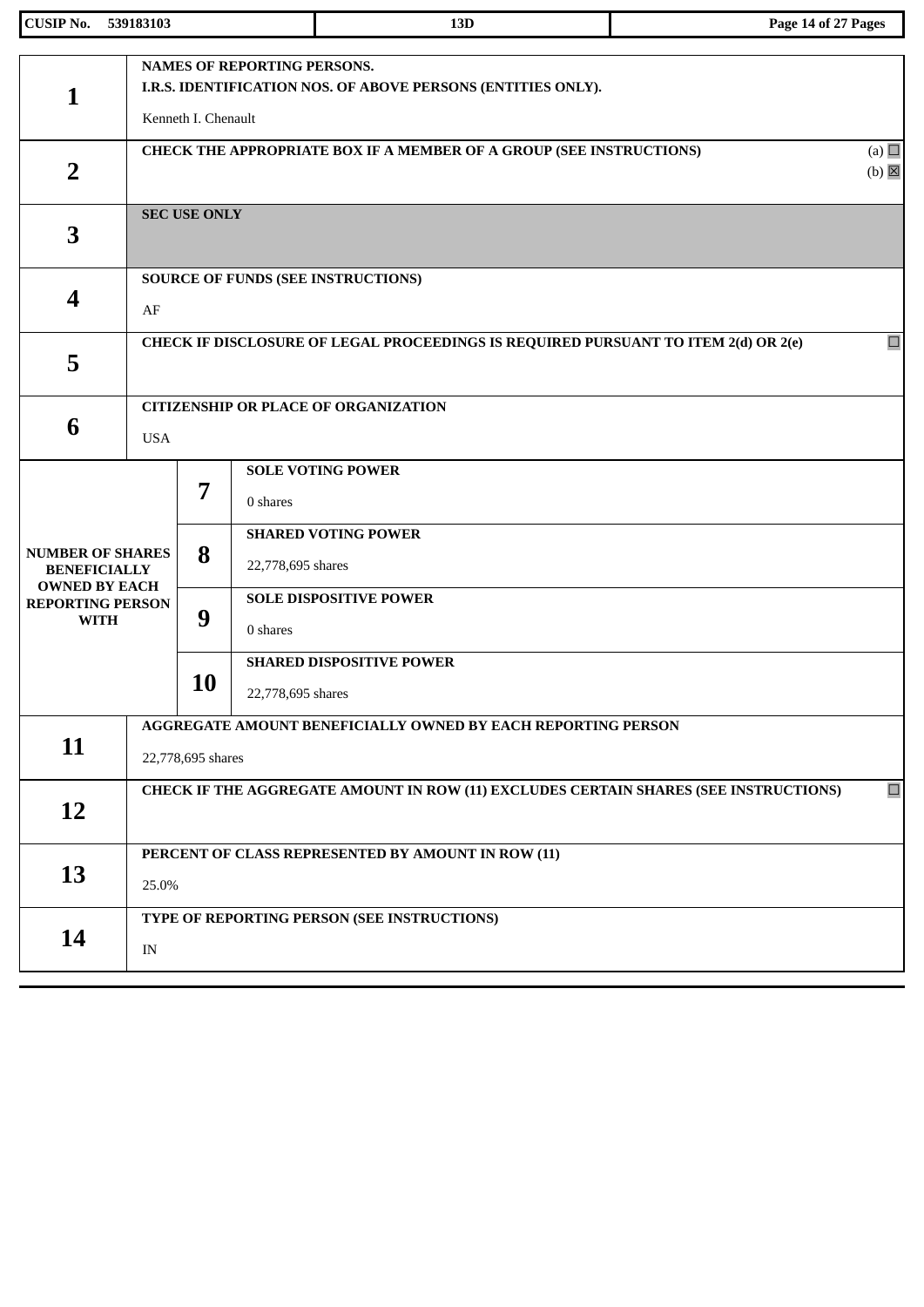| <b>CUSIP No.</b>                                                                      | 539183103  |                                                                                                | 13D                                                                                                | Page 15 of 27 Pages             |  |
|---------------------------------------------------------------------------------------|------------|------------------------------------------------------------------------------------------------|----------------------------------------------------------------------------------------------------|---------------------------------|--|
| 1                                                                                     |            | Joel E. Cutler                                                                                 | <b>NAMES OF REPORTING PERSONS.</b><br>I.R.S. IDENTIFICATION NOS. OF ABOVE PERSONS (ENTITIES ONLY). |                                 |  |
| $\overline{2}$                                                                        |            |                                                                                                | CHECK THE APPROPRIATE BOX IF A MEMBER OF A GROUP (SEE INSTRUCTIONS)                                | (a) $\Box$<br>$(b)$ $\boxtimes$ |  |
| 3                                                                                     |            | <b>SEC USE ONLY</b>                                                                            |                                                                                                    |                                 |  |
| 4                                                                                     | AF         |                                                                                                | <b>SOURCE OF FUNDS (SEE INSTRUCTIONS)</b>                                                          |                                 |  |
| 5                                                                                     |            |                                                                                                | CHECK IF DISCLOSURE OF LEGAL PROCEEDINGS IS REQUIRED PURSUANT TO ITEM 2(d) OR 2(e)                 | $\Box$                          |  |
| 6                                                                                     | <b>USA</b> | <b>CITIZENSHIP OR PLACE OF ORGANIZATION</b>                                                    |                                                                                                    |                                 |  |
| <b>NUMBER OF SHARES</b>                                                               |            | 7<br>8                                                                                         | <b>SOLE VOTING POWER</b><br>0 shares<br><b>SHARED VOTING POWER</b><br>22,778,695 shares            |                                 |  |
| <b>BENEFICIALLY</b><br><b>OWNED BY EACH</b><br><b>REPORTING PERSON</b><br><b>WITH</b> |            | 9                                                                                              | <b>SOLE DISPOSITIVE POWER</b><br>0 shares                                                          |                                 |  |
|                                                                                       |            | 10                                                                                             | <b>SHARED DISPOSITIVE POWER</b><br>22,778,695 shares                                               |                                 |  |
| 11                                                                                    |            | AGGREGATE AMOUNT BENEFICIALLY OWNED BY EACH REPORTING PERSON<br>22,778,695 shares              |                                                                                                    |                                 |  |
| 12                                                                                    |            | $\Box$<br>CHECK IF THE AGGREGATE AMOUNT IN ROW (11) EXCLUDES CERTAIN SHARES (SEE INSTRUCTIONS) |                                                                                                    |                                 |  |
| 13                                                                                    | 25.0%      |                                                                                                | PERCENT OF CLASS REPRESENTED BY AMOUNT IN ROW (11)                                                 |                                 |  |
| 14                                                                                    | IN         |                                                                                                | TYPE OF REPORTING PERSON (SEE INSTRUCTIONS)                                                        |                                 |  |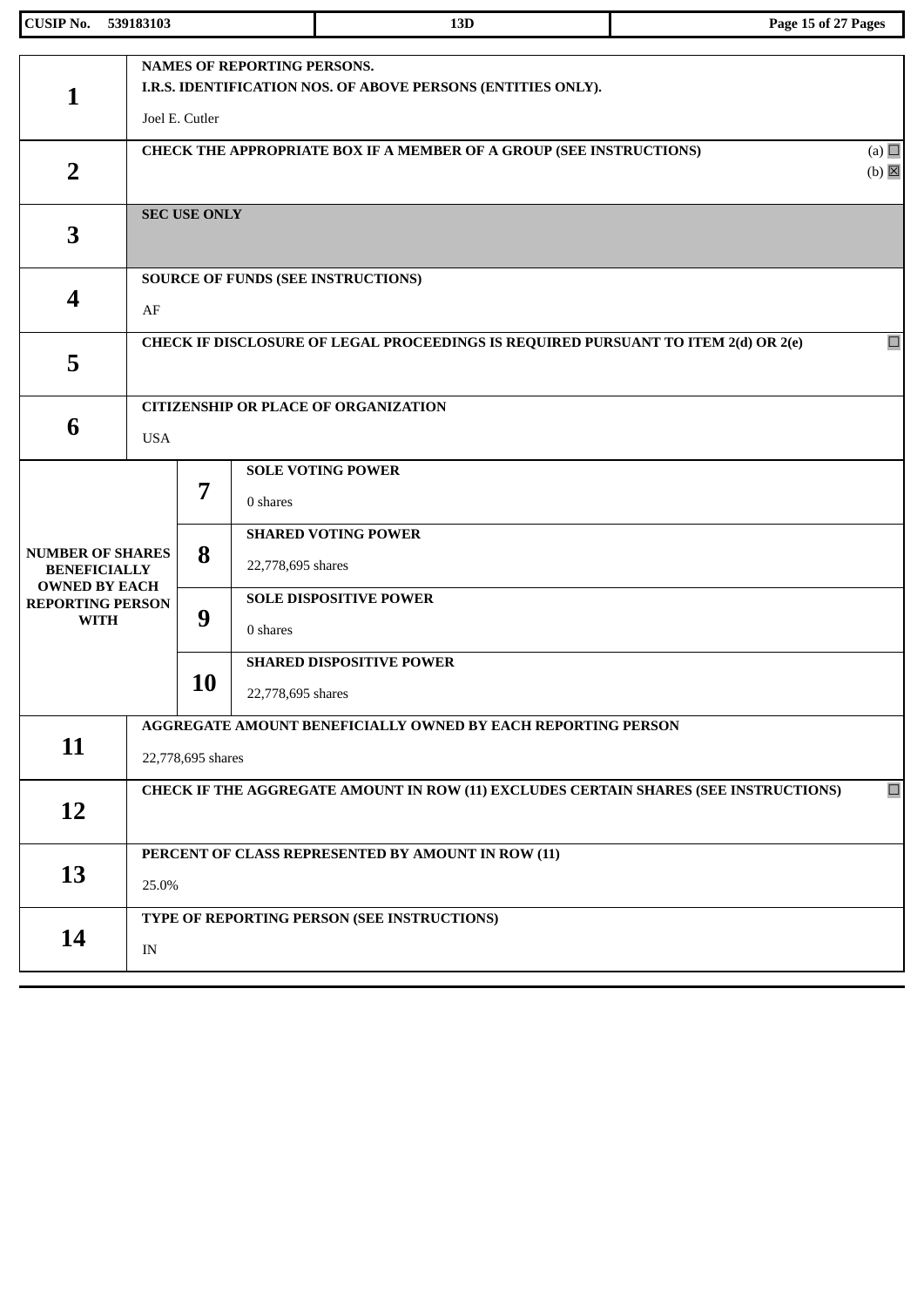| <b>CUSIP No.</b>                                               | 539183103                |                                                                                                                        | 13D                                                                                | Page 16 of 27 Pages             |  |  |
|----------------------------------------------------------------|--------------------------|------------------------------------------------------------------------------------------------------------------------|------------------------------------------------------------------------------------|---------------------------------|--|--|
| 1                                                              |                          | <b>NAMES OF REPORTING PERSONS.</b><br>I.R.S. IDENTIFICATION NOS. OF ABOVE PERSONS (ENTITIES ONLY).<br>David P. Fialkow |                                                                                    |                                 |  |  |
| $\overline{2}$                                                 |                          |                                                                                                                        | CHECK THE APPROPRIATE BOX IF A MEMBER OF A GROUP (SEE INSTRUCTIONS)                | (a) $\Box$<br>$(b)$ $\boxtimes$ |  |  |
| 3                                                              |                          | <b>SEC USE ONLY</b>                                                                                                    |                                                                                    |                                 |  |  |
| 4                                                              | AF                       |                                                                                                                        | <b>SOURCE OF FUNDS (SEE INSTRUCTIONS)</b>                                          |                                 |  |  |
| 5                                                              |                          |                                                                                                                        | CHECK IF DISCLOSURE OF LEGAL PROCEEDINGS IS REQUIRED PURSUANT TO ITEM 2(d) OR 2(e) | $\Box$                          |  |  |
| 6                                                              | <b>USA</b>               | <b>CITIZENSHIP OR PLACE OF ORGANIZATION</b>                                                                            |                                                                                    |                                 |  |  |
|                                                                |                          | 7                                                                                                                      | <b>SOLE VOTING POWER</b><br>0 shares                                               |                                 |  |  |
| <b>NUMBER OF SHARES</b><br><b>BENEFICIALLY</b>                 |                          | 8                                                                                                                      | <b>SHARED VOTING POWER</b><br>22,778,695 shares                                    |                                 |  |  |
| <b>OWNED BY EACH</b><br><b>REPORTING PERSON</b><br><b>WITH</b> |                          | 9                                                                                                                      | <b>SOLE DISPOSITIVE POWER</b><br>0 shares                                          |                                 |  |  |
|                                                                |                          | 10                                                                                                                     | <b>SHARED DISPOSITIVE POWER</b><br>22,778,695 shares                               |                                 |  |  |
| 11                                                             |                          | AGGREGATE AMOUNT BENEFICIALLY OWNED BY EACH REPORTING PERSON<br>22,778,695 shares                                      |                                                                                    |                                 |  |  |
| <b>12</b>                                                      |                          | $\Box$<br>CHECK IF THE AGGREGATE AMOUNT IN ROW (11) EXCLUDES CERTAIN SHARES (SEE INSTRUCTIONS)                         |                                                                                    |                                 |  |  |
| 13                                                             | 25.0%                    |                                                                                                                        | PERCENT OF CLASS REPRESENTED BY AMOUNT IN ROW (11)                                 |                                 |  |  |
| 14                                                             | $\ensuremath{\text{IN}}$ |                                                                                                                        | TYPE OF REPORTING PERSON (SEE INSTRUCTIONS)                                        |                                 |  |  |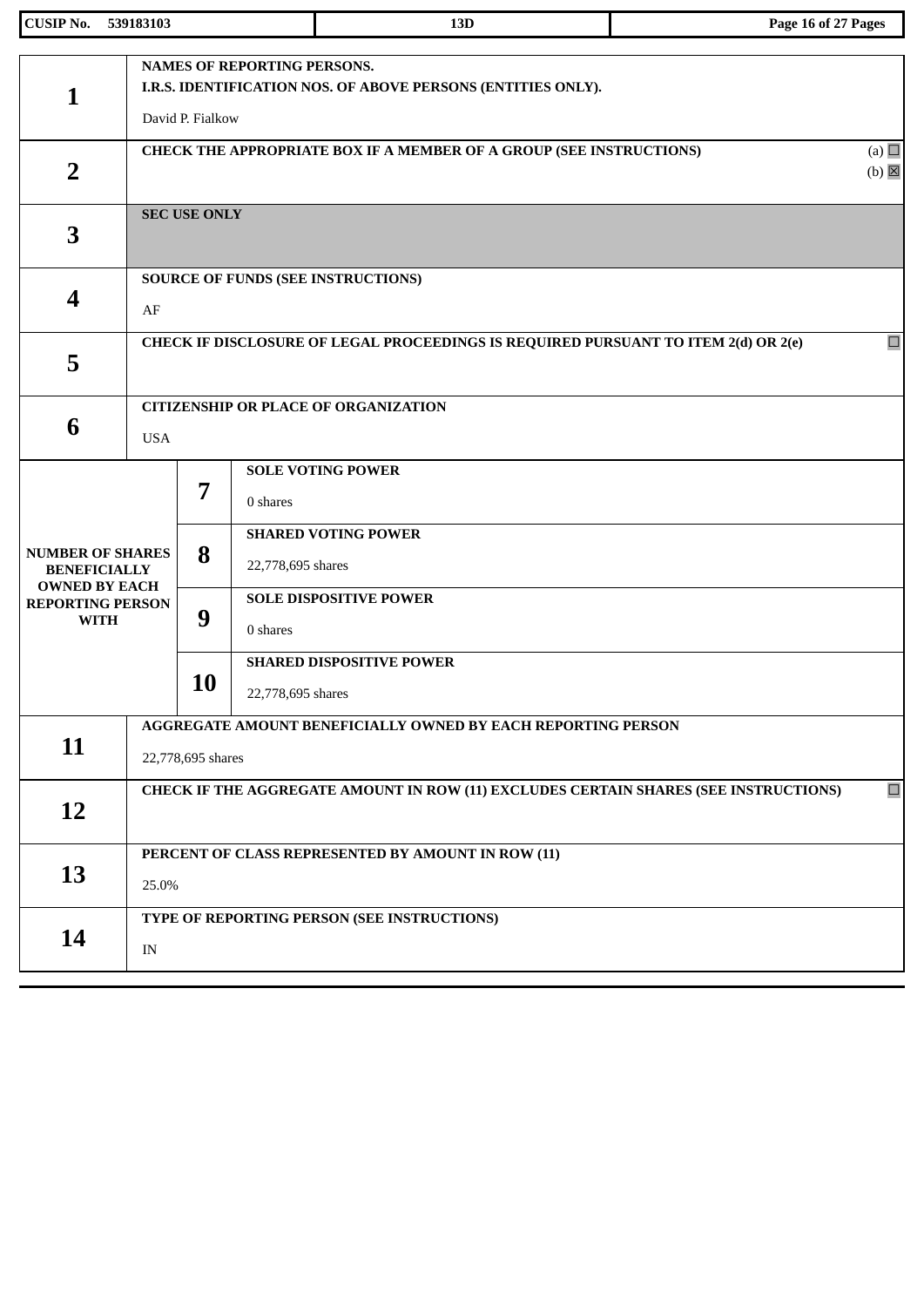| <b>CUSIP No.</b>                                                                                                 | 539183103  |                                                                                                                     |                               | 13D                                                                                | Page 17 of 27 Pages |  |
|------------------------------------------------------------------------------------------------------------------|------------|---------------------------------------------------------------------------------------------------------------------|-------------------------------|------------------------------------------------------------------------------------|---------------------|--|
| $\mathbf{1}$                                                                                                     |            | <b>NAMES OF REPORTING PERSONS.</b><br>I.R.S. IDENTIFICATION NOS. OF ABOVE PERSONS (ENTITIES ONLY).<br>Hemant Taneja |                               |                                                                                    |                     |  |
| $\overline{2}$                                                                                                   |            | (a) $\Box$<br>CHECK THE APPROPRIATE BOX IF A MEMBER OF A GROUP (SEE INSTRUCTIONS)<br>$(b)$ $\boxtimes$              |                               |                                                                                    |                     |  |
| 3                                                                                                                |            | <b>SEC USE ONLY</b>                                                                                                 |                               |                                                                                    |                     |  |
| 4                                                                                                                | AF         |                                                                                                                     |                               | <b>SOURCE OF FUNDS (SEE INSTRUCTIONS)</b>                                          |                     |  |
| 5                                                                                                                |            |                                                                                                                     |                               | CHECK IF DISCLOSURE OF LEGAL PROCEEDINGS IS REQUIRED PURSUANT TO ITEM 2(d) OR 2(e) | $\Box$              |  |
| 6                                                                                                                | <b>USA</b> | <b>CITIZENSHIP OR PLACE OF ORGANIZATION</b>                                                                         |                               |                                                                                    |                     |  |
|                                                                                                                  |            | 7                                                                                                                   | 0 shares                      | <b>SOLE VOTING POWER</b><br><b>SHARED VOTING POWER</b>                             |                     |  |
| <b>NUMBER OF SHARES</b><br><b>BENEFICIALLY</b><br><b>OWNED BY EACH</b><br><b>REPORTING PERSON</b><br><b>WITH</b> |            | 8<br>9                                                                                                              | 22,778,695 shares             | <b>SOLE DISPOSITIVE POWER</b>                                                      |                     |  |
|                                                                                                                  |            | <b>10</b>                                                                                                           | 0 shares<br>22,778,695 shares | <b>SHARED DISPOSITIVE POWER</b>                                                    |                     |  |
| 11                                                                                                               |            | AGGREGATE AMOUNT BENEFICIALLY OWNED BY EACH REPORTING PERSON<br>22,778,695 shares                                   |                               |                                                                                    |                     |  |
| 12                                                                                                               |            | $\Box$<br>CHECK IF THE AGGREGATE AMOUNT IN ROW (11) EXCLUDES CERTAIN SHARES (SEE INSTRUCTIONS)                      |                               |                                                                                    |                     |  |
| 13                                                                                                               | 25.0%      |                                                                                                                     |                               | PERCENT OF CLASS REPRESENTED BY AMOUNT IN ROW (11)                                 |                     |  |
| 14                                                                                                               | IN         |                                                                                                                     |                               | TYPE OF REPORTING PERSON (SEE INSTRUCTIONS)                                        |                     |  |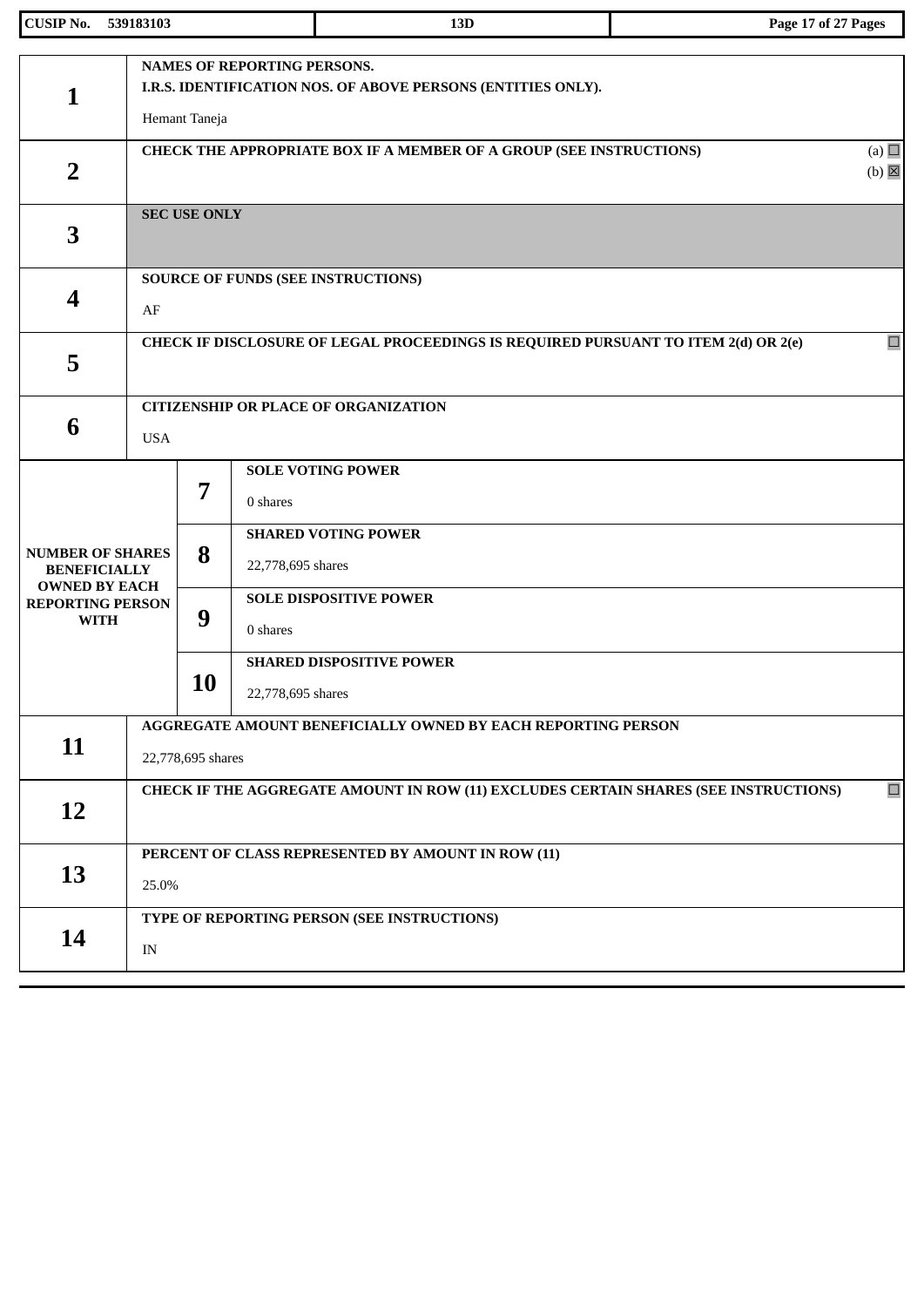| <b>CUSIP No.</b> | 539183103 |
|------------------|-----------|
|                  |           |

Schedule 13D

## **Item 1. Security and Issuer.**

This statement relates to the common stock, \$.001 par value (the "Common Stock") of Livongo Health, Inc. (the "Issuer") having its principal executive office at 150 West Evelyn Avenue, Mountain View, California 94041.

#### **Item 2. Identity and Background.**

This joint statement on Schedule 13D is being filed by General Catalyst Group VI, L.P., a Delaware limited partnership ("GC VI"), General Catalyst Group VIII, L.P., a Delaware limited partnership ("GC VIII"), General Catalyst Group VIII Supplemental, L.P. ("GC VIII Supplemental") (GC VI, GC VIII and GC VIII Supplemental are collectively referred to herein as the "GC Funds"); GC Venture LH, LLC, a Delaware limited liability company (the "SPV"), General Catalyst Partners VI, L.P., a Delaware limited partnership ("GC VI GPLP"), General Catalyst Partners VIII, L.P., a Delaware limited partnership ("GC VIII GPLP"), GC Venture LH Manager, LLC, a Delaware limited liability company (the "SPV Manager"), General Catalyst GP VI, LLC, a Delaware limited liability company ("GC VI GPLLC"), General Catalyst GP VIII, LLC, a Delaware limited liability company ("GC VIII GPLLC"), General Catalyst Group Management, LLC, a Delaware limited liability company ("GCGM LLC"), General Catalyst Group Management Holdings, L.P., a Delaware limited partnership ("GCGM LP"), General Catalyst Group Management Holdings GP, LLC, a Delaware limited liability company ("GCGM Holdings") and the Managing Directors (as defined below), who are collectively referred to herein as the "Reporting Persons." GC VI GPLP is the sole general partner of GC VI, GC VIII GPLP is the sole general partner of both GC VIII and GC VIII Supplemental, and the SPV Manager is the manager of the SPV. GC VI GPLLC is the sole general partner of GC VI GPLP and GC VIII GPLLC is the sole general partner of GC VIII GPLP. GCGM LLC is the manager of each of GC VI GPLLC, GC VIII GPLLC and the SPV Manager. GCGM LP is the manager of GCGM LLC. GCGM Holdings is the general partner of GCGM LP. Kenneth I. Chenault, Joel E. Cutler, David P. Fialkow and Hemant Taneja (collectively, the "Managing Directors") are Managing Members of GCGM Holdings. The Reporting Persons have entered into a Joint Filing Agreement, dated as of the date hereof, a copy of which is filed with this Schedule 13D as Exhibit 1, pursuant to which the Reporting Persons have agreed to file this statement jointly in accordance with the provisions of Rule 13d-1(k) under the Act.

The address of the principal business office of all Reporting Persons, other than Kenneth I. Chenault and Hemant Taneja, is 20 University Road, 4th Floor, Cambridge, MA 02138. The address of the principal business office of Kenneth I. Chenault is 434 Broadway, 6th Floor, New York, NY 10013. The address of the principal business office of Hemant Taneja is 564 University Avenue, Palo Alto, CA 94301.

The principal business of the GC Funds is to invest in and assist growth-oriented businesses located principally in the United States. The principal business of the SPV is to purchase securities of the Issuer. The principal business of GC VI GPLP is to act as the sole general partner of GC VI. The principal business of GC VIII GPLP is to act as the sole general partner of GC VIII and GC VIII Supplemental, respectively. The principal business of the SPV Manager is to act as the manager of the SPV. The principal business of GC VI GPLLC is to act as the sole general partner of GC VI GPLP. The principal business of GC VIII GPLLC is to act as the sole general partner of GC VIII GPLP. The principal business of GCGM LLC is to act as the manager of GC VI GPLLC, GC VIII GPLLC, the SPV Manager and a number of affiliated entities with similar businesses. The principal business of GCGM LP is to act as the manager of GCGM LLC. The principal business of GCGM Holdings is to act as the general partner of GCGM LP. The principal business of each of the Managing Directors is to manage GCGM Holdings and a number of affiliated entities with similar businesses.

During the five years prior to the date hereof, none of the Reporting Persons has been convicted in a criminal proceeding (excluding traffic violations or similar misdemeanors) or has been a party to a civil proceeding of a judicial or administrative body of competent jurisdiction resulting in a judgment, decree or final order enjoining future violations of, or prohibiting or mandating activities subject to, federal or state securities laws or finding any violation with respect to such laws.

The GC Funds, GCGM LP, GC VI GPLP and GC VIII GPLP are limited partnerships organized under the laws of the State of Delaware. GCGM Holdings, GCGM LLC, GC VI GPLLC, GC VIII GPLLC, the SPV and the SPV Manager are limited liability companies organized under the laws of the State of Delaware. Each of the Managing Directors is a U.S. citizen.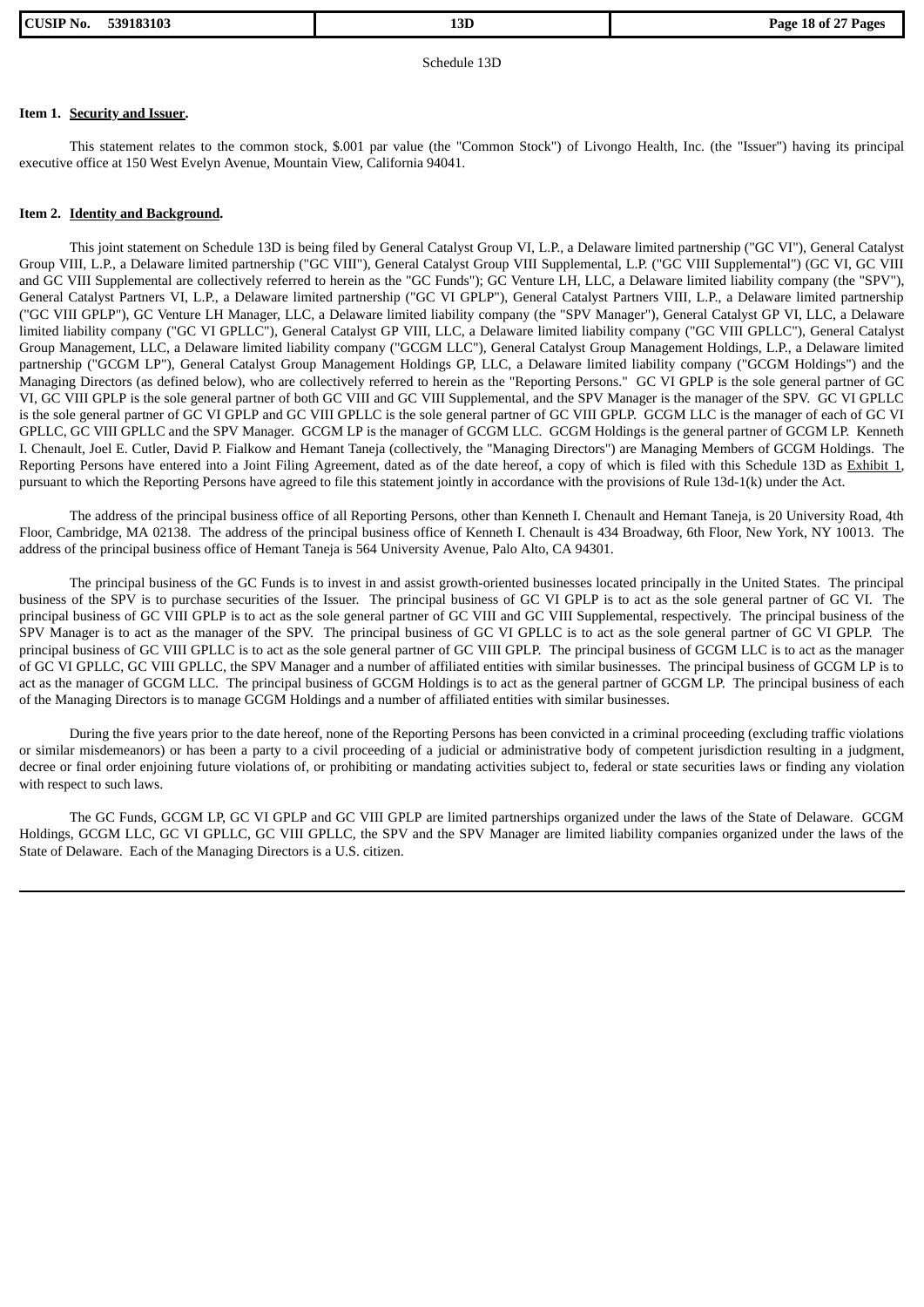| <b>CUSIP No.</b> | 539183103 |
|------------------|-----------|
|------------------|-----------|

## **Item 3. Source and Amount of Funds or Other Consideration.**

On July 29, 2019, as a result of the initial public offering of the Issuer's Common Stock, the Issuer's Series A Preferred Stock, Series B Preferred Stock, Series C Preferred Stock, Series D Preferred Stock and Series E Preferred Stock and each of GC VI's, GC VIII's and GC VIII Supplemental's holdings thereof each automatically converted into shares of Common Stock on a one-for-one basis (the "Conversion"). On July 29, 2019, and immediately following the closing of the Issuer's initial public offering, the SPV purchased 2,678,571 shares of the Issuer's Common Stock from an existing shareholder of the Issuer in a private transaction (the "SPV Shares"). As a result of the Conversion and purchase, the GC Funds and the SPV now hold a total of 22,778,695 shares of the Issuer's Common Stock (the "GC Shares").

The capital contributions of the members of the SPV was the source of the funds for the purchase of the SPV Shares.

## **Item 4. Purpose of Transaction.**

The GC Funds and the SPV acquired the GC Shares for investment purposes. Depending on market conditions, its continuing evaluation of the business and prospects of the Issuer and other factors, the GC Funds and other Reporting Persons (other than the SPV) may dispose of or acquire additional shares of the Issuer. The SPV has agreed to distribute securities of the Issuer in-kind to its members on the one (1) year anniversary of the date on which the SPV purchased the SPV Shares (or, if such date is not a business day, the next business day) (the "Distribution Date"); provided that the SPV Manager may defer such distributions to the extent that, following the SPV Manager's good faith best efforts to provide for the in-kind distribution, the Issuer has provided written notice to the SPV objecting to the removal of restrictions applicable to such securities, which objection has not been withdrawn as of the Distribution Date. The SPV is not expected to make any other dispositions of the SPV Shares other than in such in-kind distributions.

None of the Reporting Persons have any present plans or proposals that relate to or would result in any change in the business, policies, management, structure or capitalization of the Issuer. Hemant Taneja, one of the Managing Directors, serves on the Issuer's Board of Directors. The Reporting Persons (other than the SPV) reserve the right to acquire, or dispose of, additional securities of the Issuer in the ordinary course of their business, to the extent deemed advisable in light of their general investment and trading policies, market conditions or other factors. The Reporting Persons may engage in discussions from time to time with other stockholders of the Issuer regarding the acquisition by the Reporting Persons or others of shares of the Issuer's Common Stock held by such stockholders.

The Reporting Persons may seek information from management and the Issuer's Board of Directors, and may engage in further discussions with management, the Issuer's Board of Directors, other stockholders of the Issuer and other relevant parties, concerning the business, operations, governance, management, strategy, capitalization and/or future plans of the Issuer, or in proposing one or more of the other actions described in subparagraphs (a) through (j) of this Item 4. In addition, the Reporting Persons may exercise their rights under the Investors' Rights Agreement, as defined below.

Except as set forth above, none of the Reporting Persons has any present plans which relate to or would result in:

- (a) The acquisition by any person of additional securities of the Issuer, or the disposition of securities of the Issuer;
- (b) An extraordinary corporate transaction, such as a merger, reorganization or liquidation, involving the Issuer or any of its subsidiaries;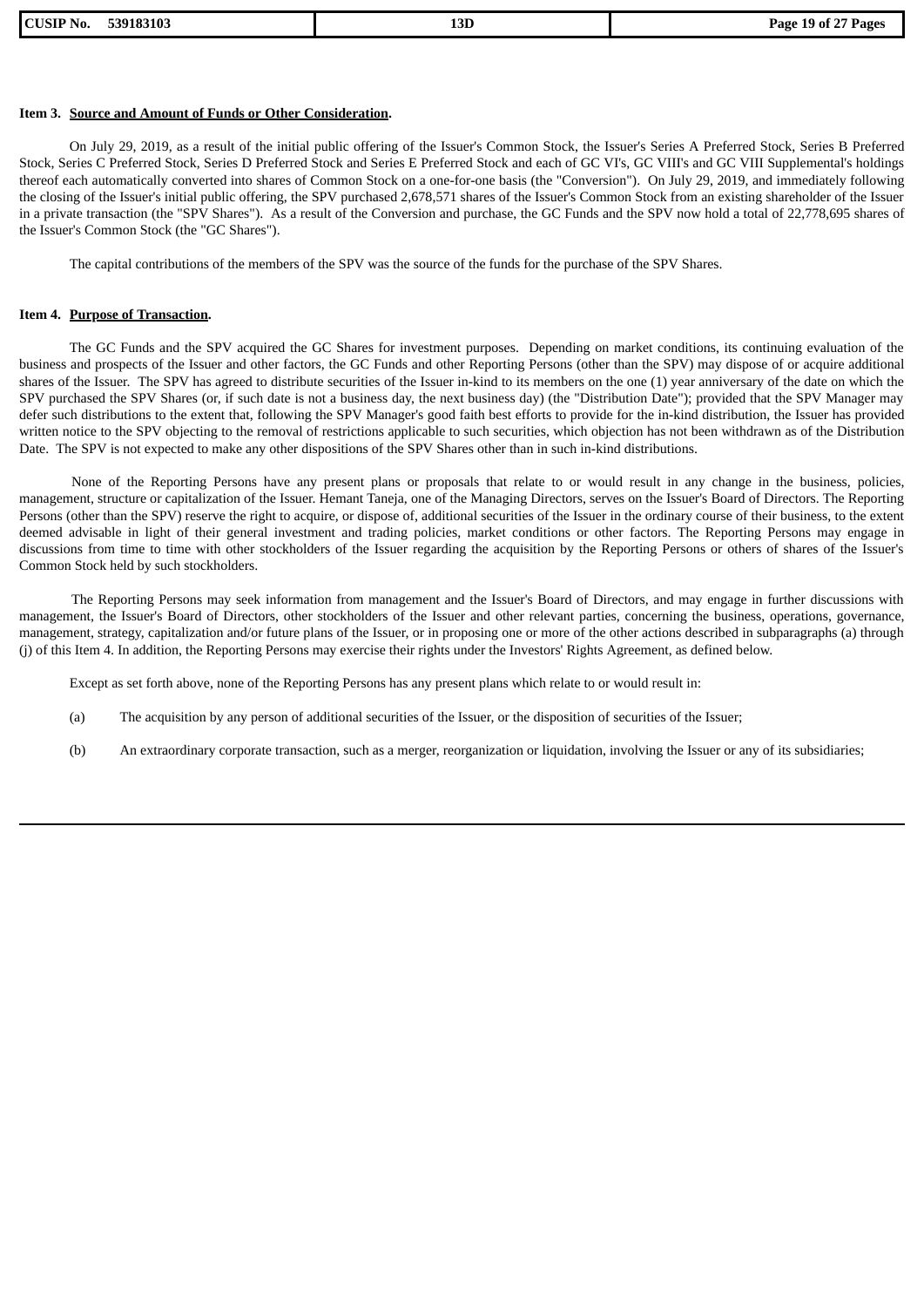- (c) A sale or transfer of a material amount of assets of the Issuer or any of its subsidiaries;
- (d) Any change in the present board of directors or management of the Issuer, including any plans or proposals to change the number or term of directors or to fill any existing vacancies on the board;
- (e) Any material change in the present capitalization or dividend policy of the Issuer;
- (f) Any other material change in the Issuer's business or corporate structure;
- (g) Changes in the Issuer's charter, bylaws or instruments corresponding thereto or other actions which may impede the acquisition of control of the Issuer by any person;
- (h) Causing a class of securities of the Issuer to be delisted from a national securities exchange or to cease to be authorized to be quoted in an inter-dealer quotation system of a registered national securities association;
- (i) A class of equity securities of the Issuer becoming eligible for termination of registration pursuant to Section  $12(g)(4)$  of the Securities Exchange Act of 1934; or
- (j) Any action similar to any of those enumerated above.

## **Item 5. Interest in Securities of the Issuer.**

(a) GC VI is the record owner of 16,243,216 of the GC Shares. As the sole general partner of GC VI, GC VI GPLP may be deemed to own beneficially such GC Shares. As the sole general partner of GC VI GPLP, GC VI GPLLC may be deemed to own beneficially such GC Shares. GC VIII is the record owner of 964,227 of the GC Shares. As the sole general partner of GC VIII, GC VIII GPLP may be deemed to own beneficially such GC Shares. As the sole general partner of GC VIII GPLP, GC VIII GPLLC may be deemed to own beneficially such GC Shares. GC VIII Supplemental is the record owner of 2,892,681 of the GC Shares. As the sole general partner of GC VIII Supplemental, GC VIII GPLP may be deemed to own beneficially such GC Shares. As the sole general partner of GC VIII GPLP, GC VIII GPLLC may be deemed to own beneficially such GC Shares. The SPV is the record owner of 2,678,571 of the GC Shares. By virtue of their relationship as affiliated entities who have overlapping general partners and managing directors, each entity and Reporting Person may be deemed to share the power to direct the disposition and/or vote of the GC Shares. As the manager of each of GC VI GPLLC, GC VIII GPLLC and the SPV Manager, GCGM LLC may be deemed to own beneficially such GC Shares. As the manager of GCGM LLC, GCGM LP may be deemed to own beneficially such GC Shares. As the general partner of GCGM LP, GCGM Holdings may be deemed to own beneficially such GC Shares. As the manager of the SPV, the SPV Manager may be deemed to own beneficially such GC Shares. As Managing Directors of GCGM Holdings, each of the Managing Directors may be deemed to own beneficially such GC Shares.

Each Reporting Person disclaims beneficial ownership of the GC Shares except for the shares, if any, such Reporting Person holds of record.

The percentage of outstanding Common Stock of the Issuer which may be deemed to be beneficially owned by each Reporting Person is set forth on Line 13 of such Reporting Person's cover sheet. Such percentage was calculated based on the 90,920,411 shares of Common Stock reported to be outstanding by the Issuer on the final prospectus filed with the Securities and Exchange Commission pursuant to Rule 424(b) (4) on July 25, 2019 (assuming completion of the Issuer's initial public offering).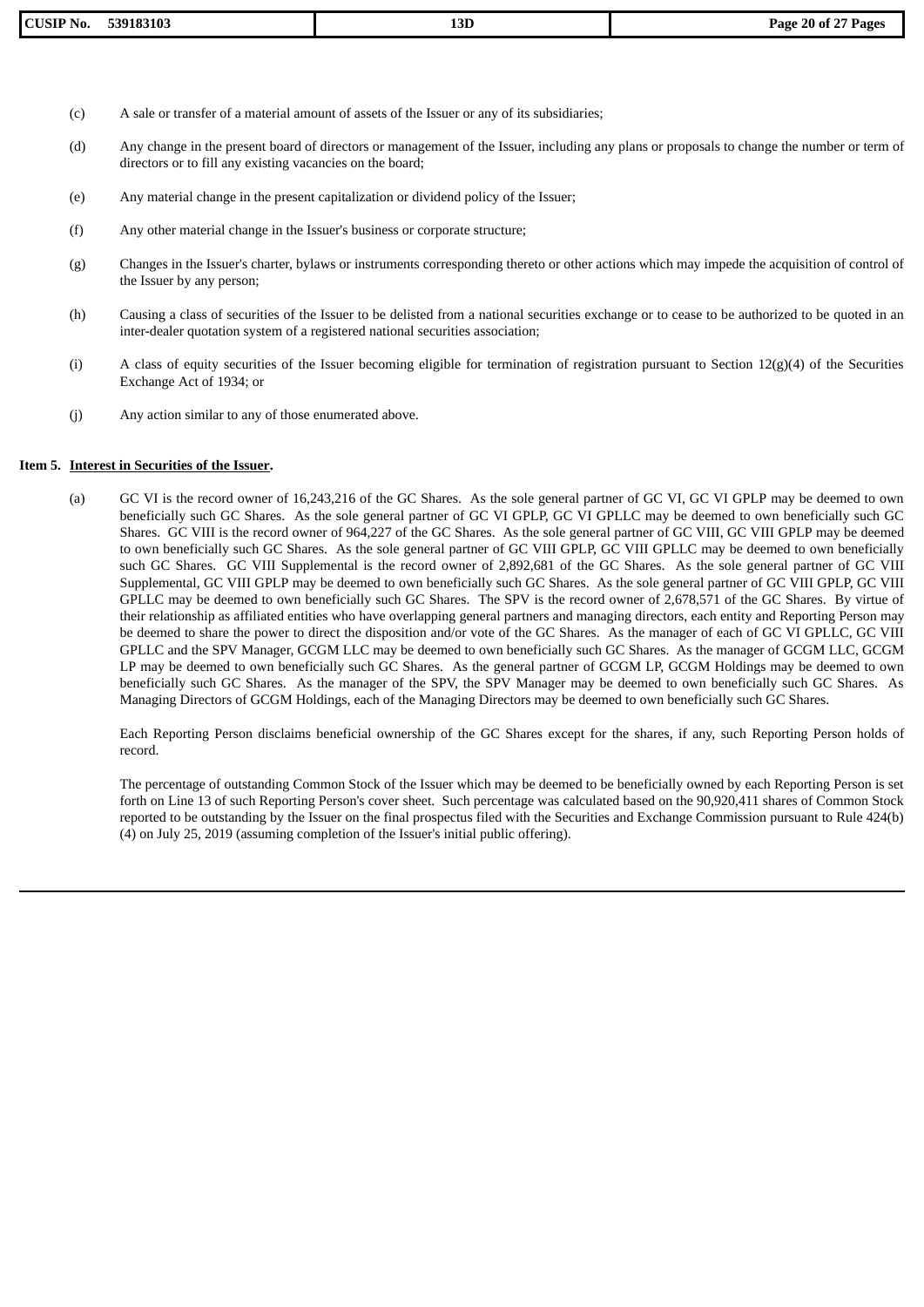- (b) Regarding the number of shares as to which such person has:
	- (i) sole power to vote or to direct the vote: See line 7 of cover sheets
	- (ii) shared power to vote or to direct the vote: See line 8 of cover sheets
	- (iii) sole power to dispose or to direct the disposition: See line 9 of cover sheets.
	- (iv) shared power to dispose or to direct the disposition: See line 10 of cover sheets
- (c) On July 29, 2019, the SPV purchased 2,678,571 shares of the Issuer's Common Stock, for \$28 per share, from an existing shareholder of the Issuer in a private transaction.
- (d) No other person is known to have the right to receive or the power to direct the receipt of dividends from, or any proceeds from the sale of, Shares beneficially owned by any of the Reporting Persons.
- (e) Not applicable.

## **Item 6. Contracts, Arrangements, Undertakings or Relationships with Respect to Securities of the Issuer.**

#### **Lock-up Agreement**

The GC Funds and the SPV, as well as other holders of certain shares of the Issuer's Common Stock, are subject to market standoff agreements with the Issuer or have agreed to enter into lock-up agreements with the underwriters agreeing, subject to certain exceptions, not, without the prior written consent of Morgan Stanley & Co. LLC, Goldman Sachs & Co. LLC, and J.P. Morgan Securities LLC, on behalf of the underwriters, dispose of or hedge any shares or any securities convertible into or exchangeable for shares of the Issuer's Common Stock for a period of 180 days from July 24, 2019.

#### **Registration Rights**

The GC Funds and the SPV are parties to that certain Fourth Amended and Restated Investors' Rights Agreement, dated April 10, 2018 (the "Investors Rights Agreement"), which is incorporated by reference herein. Effective as of the closing of the Issuer's initial public offering, the covenants relating to inspection and information rights set forth in Section 3 were terminated. Pursuant to the Investors Rights Agreement, the GC Funds and the SPV have certain registration rights with respect to their Common Stock.

#### **Additional Information**

The SPV has agreed to distribute securities of the Issuer in-kind to its members on the Distribution Date; provided that the SPV Manager may defer such distributions to the extent that, following the SPV Manager's good faith best efforts to provide for the in-kind distribution, the Issuer has provided written notice to the SPV objecting to the removal of restrictions applicable to such securities, which objection has not been withdrawn as of the Distribution Date. The SPV Manager is entitled to receive shares of such distribution if the value of the shares at the time of the distribution exceeds certain return thresholds.

Other than as described in this Schedule 13D, to the best of the Reporting Persons' knowledge, there are no other contracts, arrangements, understandings or relationships (legal or otherwise) among the persons named in Item 2 and between such persons and any person with respect to any securities of the Issuer.

#### **Item 7. Material to be Filed as Exhibits.**

Exhibit 99.1 – Agreement regarding joint filing Schedule 13D

Exhibit 99.2 – Fourth Amended and Restated Investors' Rights Agreement, dated April 10, 2018, by and among the Issuer and the other parties thereto (incorporated by reference to Exhibit 4.2 to the Issuer's Registration Statement on Form S-1 (SEC File No. 333-232412) filed by the Issuer on June 28, 2019).

Exhibit 99.3 – Form of Lock-up Agreement (included as Exhibit A to the Form of Underwriting Agreement between Livongo Health, Inc. and Morgan Stanley & Co. LLC, Goldman Sachs & Co. LLC and J.P. Morgan Securities LLC, as representatives of the several underwriters listed therein, incorporated by reference to Exhibit 1.1 of Amendment No. 1 to Livongo Health, Inc.'s Registration Statement on Form S-1 (File No. 333- 232412), filed with the SEC on July 15, 2019).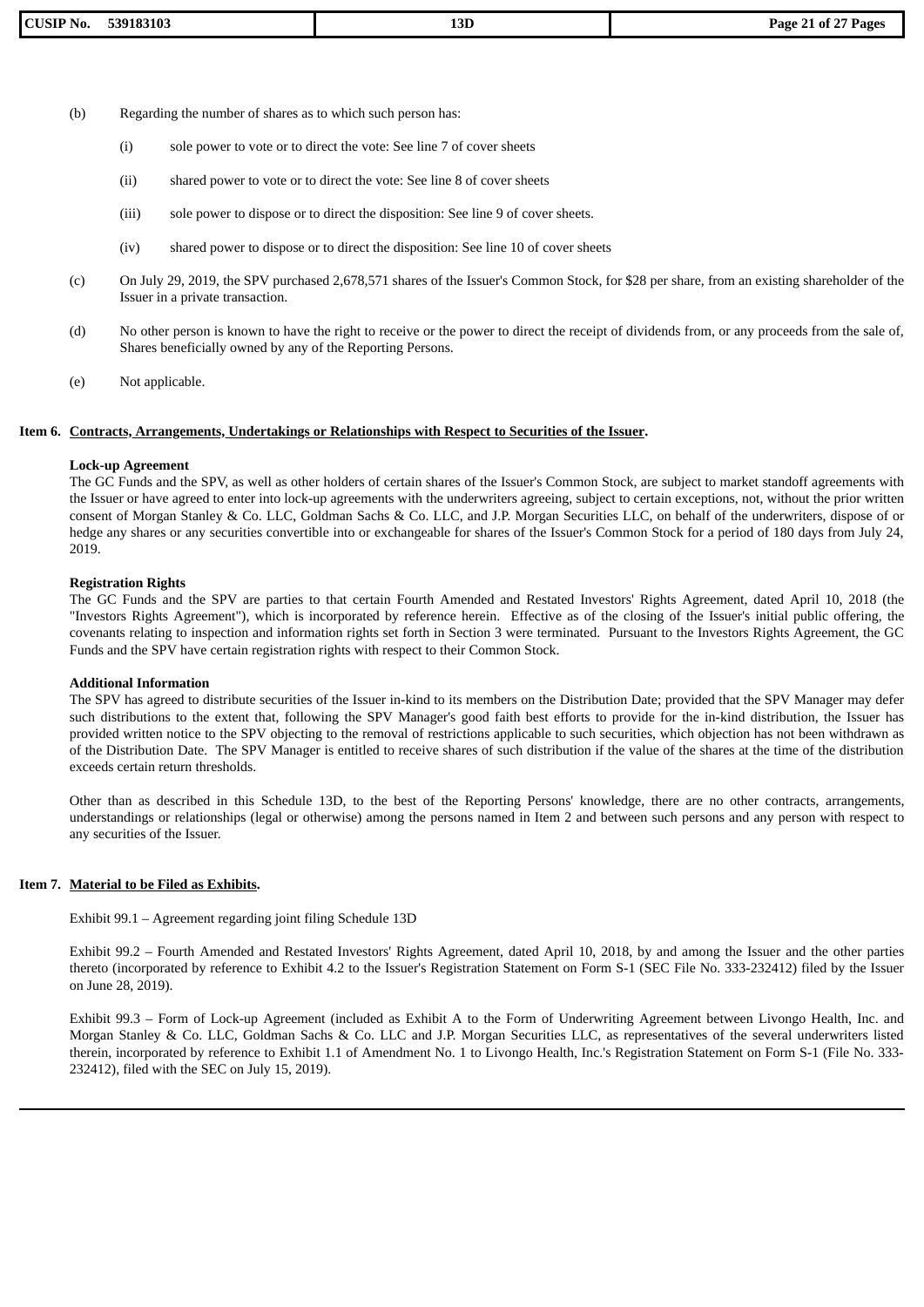| <b>CUSIP No.</b><br>539183103 | 13D | Page 22 of 27 Pages |
|-------------------------------|-----|---------------------|
|                               |     |                     |

## **SIGNATURE**

After reasonable inquiry and to the best of its knowledge and belief, each of the undersigned certifies that the information set forth in this statement is true, complete and correct.

EXECUTED this 7th day of August, 2019.

GENERAL CATALYST GROUP VI, L.P.

- By: GENERAL CATALYST PARTNERS VI, L.P. its General Partner
	- By: GENERAL CATALYST GP VI, LLC its General Partner
		- By: /s/ Christopher McCain Christopher McCain Chief Legal Officer

GENERAL CATALYST GROUP VIII, L.P.

- By: GENERAL CATALYST PARTNERS VIII, L.P. its General Partner
	- By: GENERAL CATALYST GP VIII, LLC its General Partner
		- By: /s/ Christopher McCain Christopher McCain Chief Legal Officer

## GENERAL CATALYST GROUP VIII SUPPLEMENTAL, L.P.

- By: GENERAL CATALYST PARTNERS VIII, L.P. its General Partner
	- By: GENERAL CATALYST GP VIII, LLC its General Partner
		- By: /s/ Christopher McCain Christopher McCain Chief Legal Officer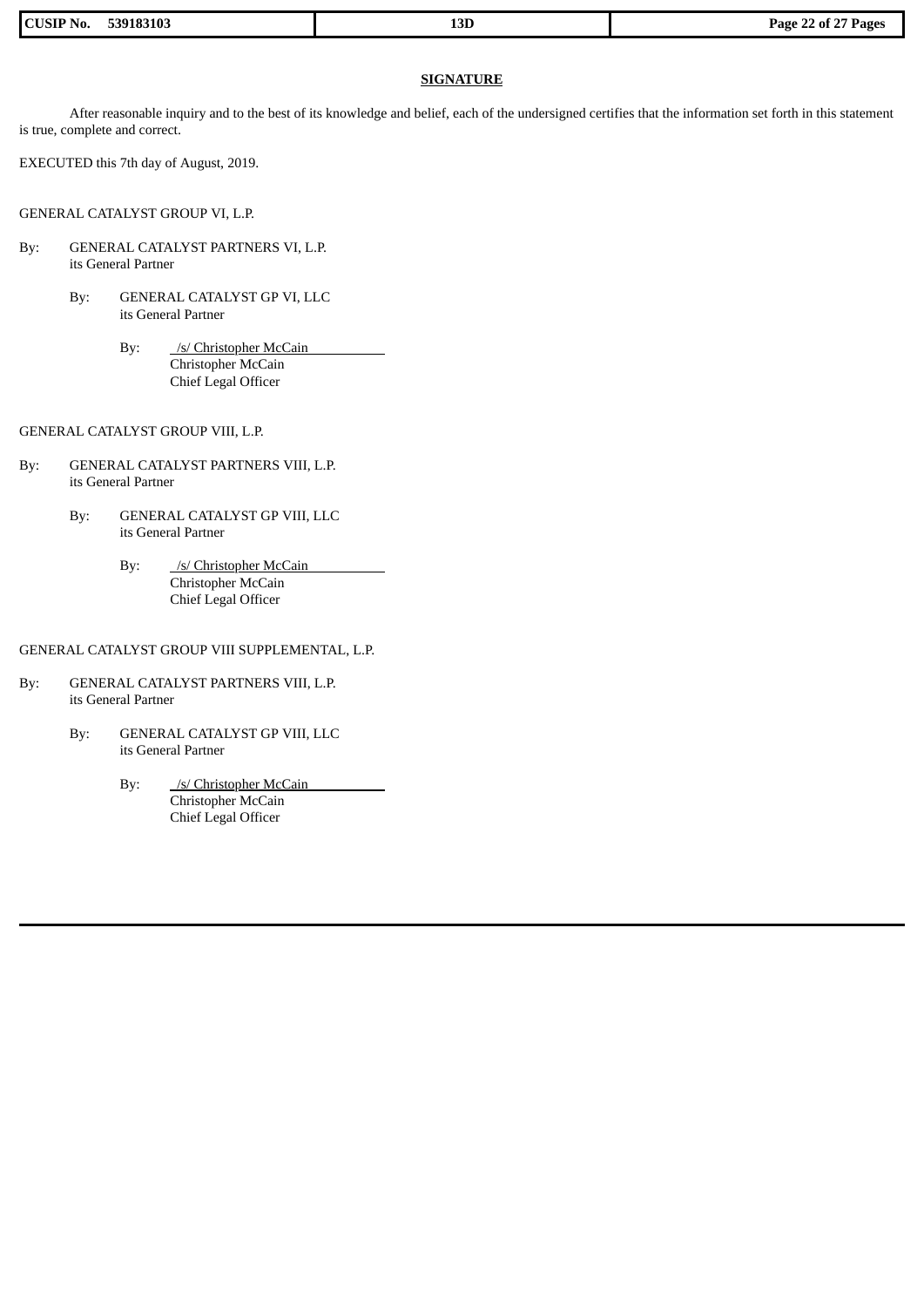| 539183103<br><b>CUSII</b><br>N0. | D <sub>T</sub><br>15D.<br>___ | $\mathbf{a}$<br>$\sim$ $\sim$ $\sim$<br>Page<br>-23 of<br>Pages |
|----------------------------------|-------------------------------|-----------------------------------------------------------------|

## GC VENTURE LH, LLC

- By: GC VENTURE LH MANAGER, LLC its Manager
	- By: GENERAL CATALYST GROUP MANAGEMENT, LLC its Manager
		- By: /s/ Christopher McCain Christopher McCain Chief Legal Officer

## GENERAL CATALYST PARTNERS VI, L.P.

- By: GENERAL CATALYST GP VI, LLC its General Partner
	- By: /s/ Christopher McCain Christopher McCain Chief Legal Officer

# GENERAL CATALYST PARTNERS VIII, L.P.

- By: GENERAL CATALYST GP VIII, LLC its General Partner
	- By: /s/ Christopher McCain Christopher McCain Chief Legal Officer

## GC VENTURE LH MANAGER, LLC

- By: GENERAL CATALYST GROUP MANAGEMENT, LLC its Manager
	- By: /s/ Christopher McCain Christopher McCain Chief Legal Officer

## GENERAL CATALYST GP VI, LLC

By: /s/ Christopher McCain Christopher McCain Chief Legal Officer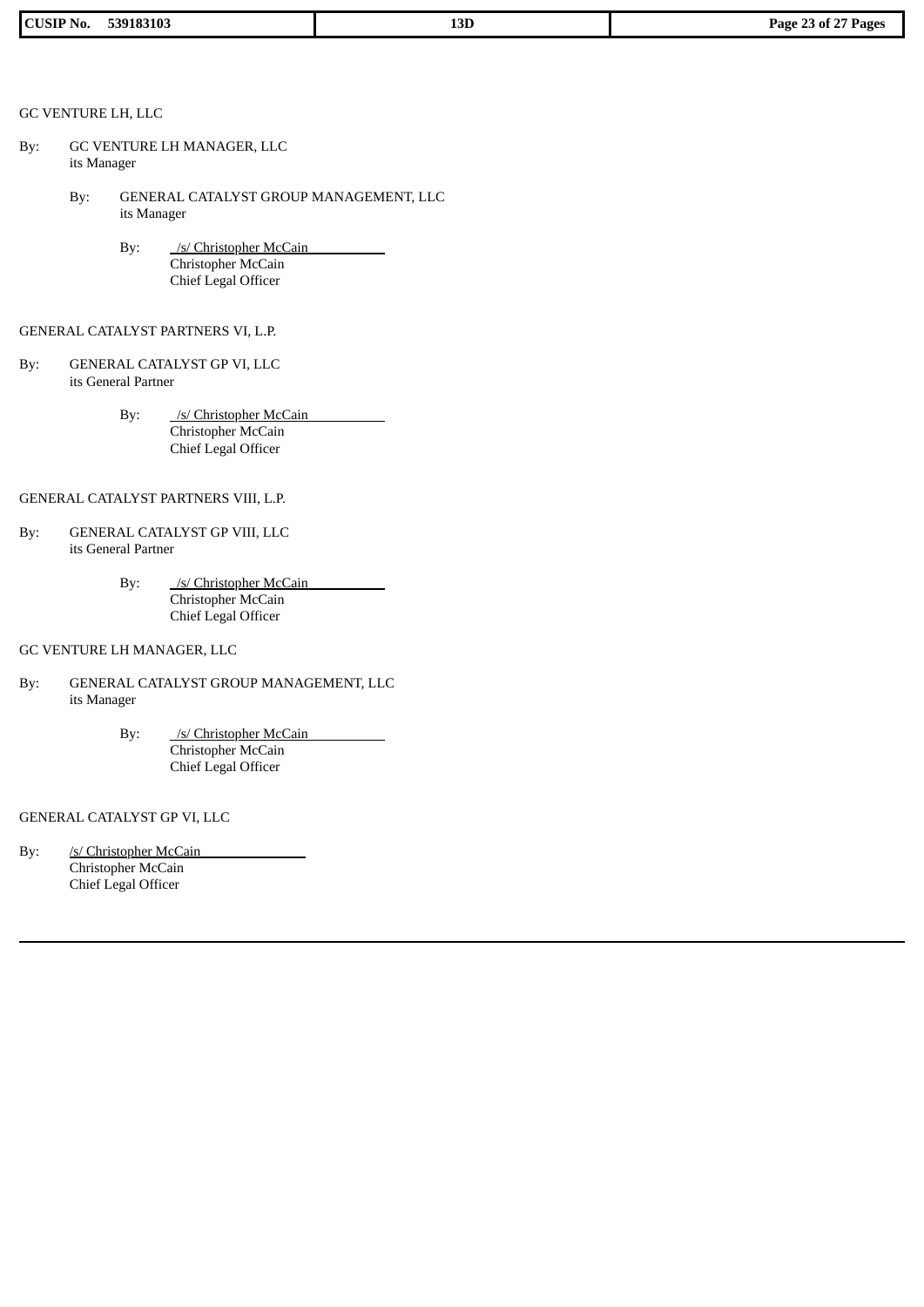| <b>CUSIP No.</b><br>539183103<br>13D<br>$-24$ of $-$<br><b>Page</b> $\epsilon$ |  |  | <sup>or</sup> Pages |
|--------------------------------------------------------------------------------|--|--|---------------------|
|--------------------------------------------------------------------------------|--|--|---------------------|

## GENERAL CATALYST GP VIII, LLC

By: /s/ Christopher McCain Christopher McCain Chief Legal Officer

#### GENERAL CATALYST GROUP MANAGEMENT, LLC

By: /s/ Christopher McCain Christopher McCain Chief Legal Officer

## GENERAL CATALYST GROUP MANAGEMENT HOLDINGS, L.P.

- By: GENERAL CATALYST GROUP MANAGEMENT HOLDINGS GP, LLC its General Partner
	- By: /s/ Christopher McCain Christopher McCain Chief Legal Officer

## GENERAL CATALYST GROUP MANAGEMENT HOLDINGS GP, LLC

| By: | /s/ Christopher McCain |
|-----|------------------------|
|     | Christopher McCain     |
|     | Chief Legal Officer    |

\* Kenneth I. Chenault

\* Joel E. Cutler

 $\mathbf{r}$ 

David P. Fialkow

\*

Hemant Taneja

\* By: /s/ Christopher McCain Christopher McCain as Attorney-in-Fact

\* This Schedule 13D was executed by Christopher McCain on behalf of the Managing Directors pursuant to Powers of Attorney filed as Exhibit 24.1 to the Form 4 relating to the beneficial ownership of shares of Intersections Inc. (file no. 000-50580) by Reporting Persons filed with the Securities Exchange Commission on January 15, 2019 and incorporated herein in its entirety by reference.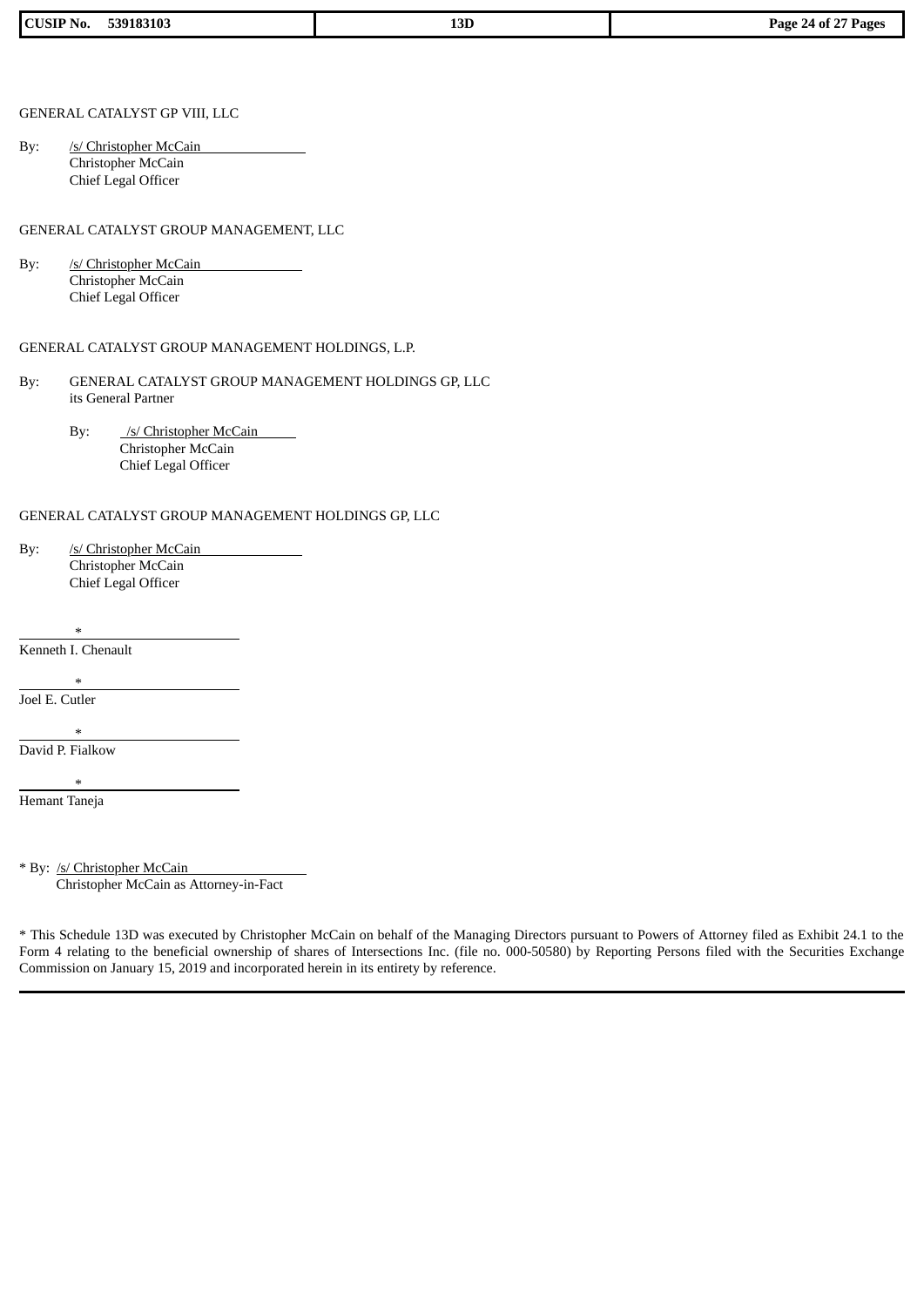| 539183103<br><b>CUSIP No.</b> | חכי<br>LJU. | Page 25 of 27 Pages |
|-------------------------------|-------------|---------------------|
|                               |             |                     |

# **EXHIBIT 1**

## **AGREEMENT**

Pursuant to Rule 13d-1(k)(1) under the Securities Exchange Act of 1934, the undersigned hereby agree that only one statement containing the information required by Schedule 13D need be filed with respect to the ownership by each of the undersigned of shares of stock of Livongo Health, Inc.

EXECUTED this 7th day of August, 2019.

GENERAL CATALYST GROUP VI, L.P.

- By: GENERAL CATALYST PARTNERS VI, L.P. its General Partner
	- By: GENERAL CATALYST GP VI, LLC its General Partner
		- By: /s/ Christopher McCain Christopher McCain Chief Legal Officer

GENERAL CATALYST GROUP VIII, L.P.

- By: GENERAL CATALYST PARTNERS VIII, L.P. its General Partner
	- By: GENERAL CATALYST GP VIII, LLC its General Partner
		- By: /s/ Christopher McCain Christopher McCain Chief Legal Officer

GENERAL CATALYST GROUP VIII SUPPLEMENTAL, L.P.

- By: GENERAL CATALYST PARTNERS VIII, L.P. its General Partner
	- By: GENERAL CATALYST GP VIII, LLC its General Partner
		- By: /s/ Christopher McCain Christopher McCain Chief Legal Officer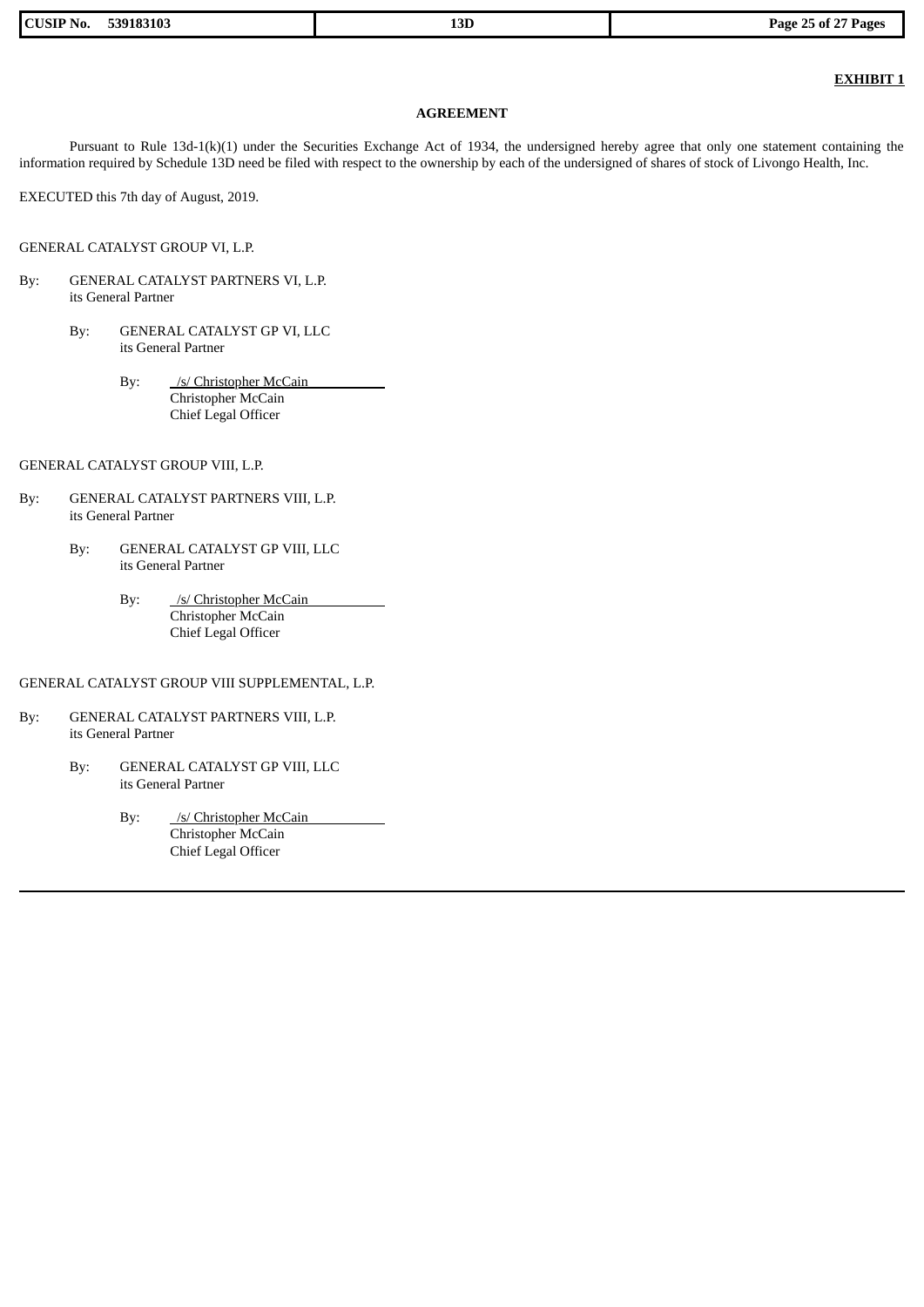| 539183103<br>$CLISIP^{\ast}$<br>No. | $\sim$<br>LOL<br>____ | $\sim$ $\sim$ $\sim$<br>n c<br>Page<br>$-26$ of 2,<br>Page: |
|-------------------------------------|-----------------------|-------------------------------------------------------------|

# GC VENTURE LH, LLC

- By: GC VENTURE LH MANAGER, LLC its Manager
	- By: GENERAL CATALYST GROUP MANAGEMENT, LLC its Manager
		- By: /s/ Christopher McCain Christopher McCain Chief Legal Officer

## GENERAL CATALYST PARTNERS VI, L.P.

- By: GENERAL CATALYST GP VI, LLC its General Partner
	- By: /s/ Christopher McCain Christopher McCain Chief Legal Officer

# GENERAL CATALYST PARTNERS VIII, L.P.

- By: GENERAL CATALYST GP VIII, LLC its General Partner
	- By: /s/ Christopher McCain Christopher McCain Chief Legal Officer

## GC VENTURE LH MANAGER, LLC

- By: GENERAL CATALYST GROUP MANAGEMENT, LLC its Manager
	- By: /s/ Christopher McCain Christopher McCain Chief Legal Officer

## GENERAL CATALYST GP VI, LLC

By: /s/ Christopher McCain Christopher McCain Chief Legal Officer